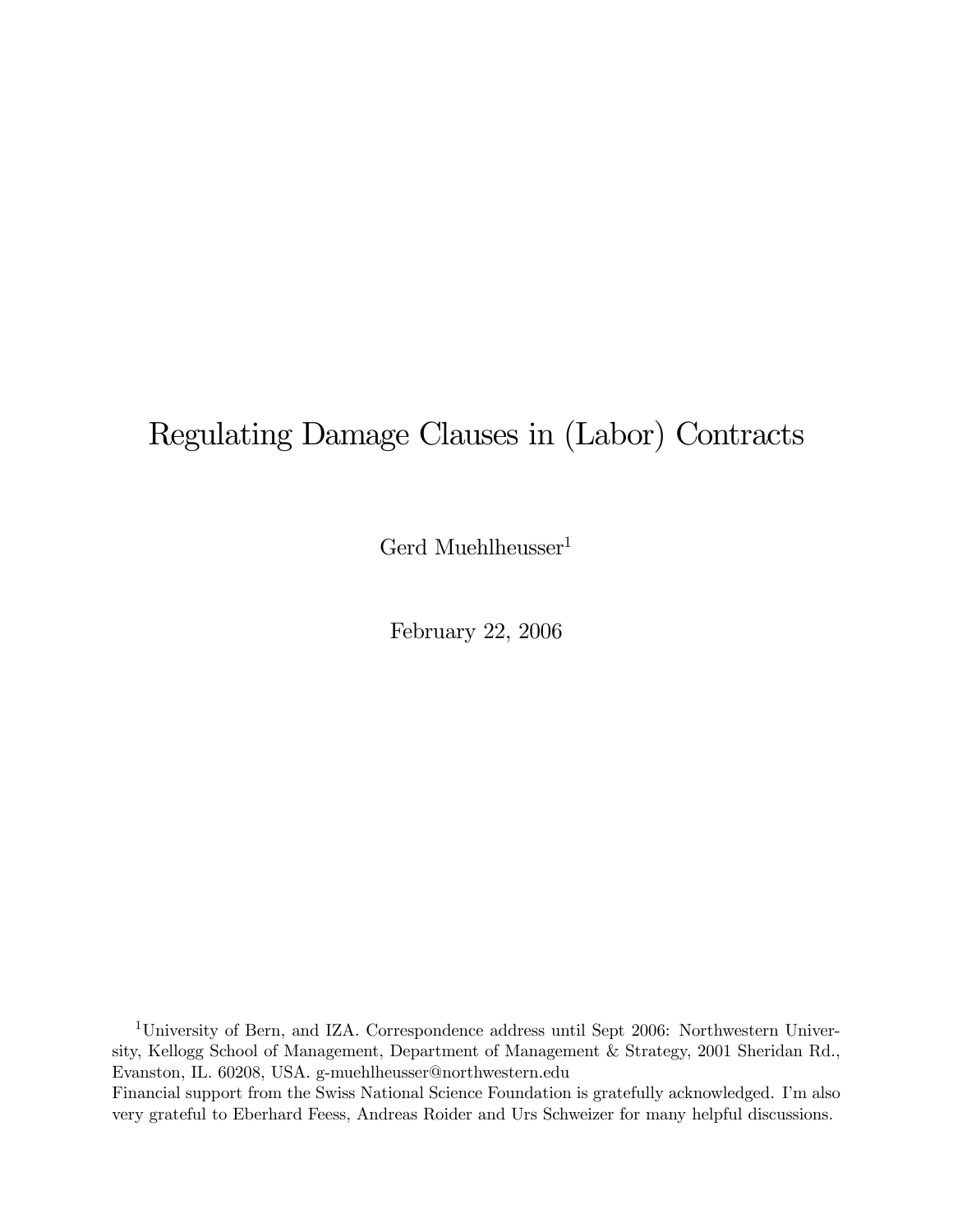#### Abstract

We analyze the role of damage clauses in labor contracts using a model in which a worker may want to terminate his current employment relationship and work for another firm. We show that the initial parties to a contract have an incentive to stipulate excessive damage clauses which leads to ex post inefficiencies. This result is due to rent seeking motives a) between the contracting parties vis-à-vis third parties and b) among the contracting parties themselves. We then show that, by imposing an upper bound on the amount of enforceable damages, a regulator can induce a Pareto improvement; in some cases even the first best can be achieved.

Keywords: Damage Clauses, Penalty Doctrine, Breach of Contract, Asymmetric Information, Labor Contracts

JEL-Classification: K12, K31, M12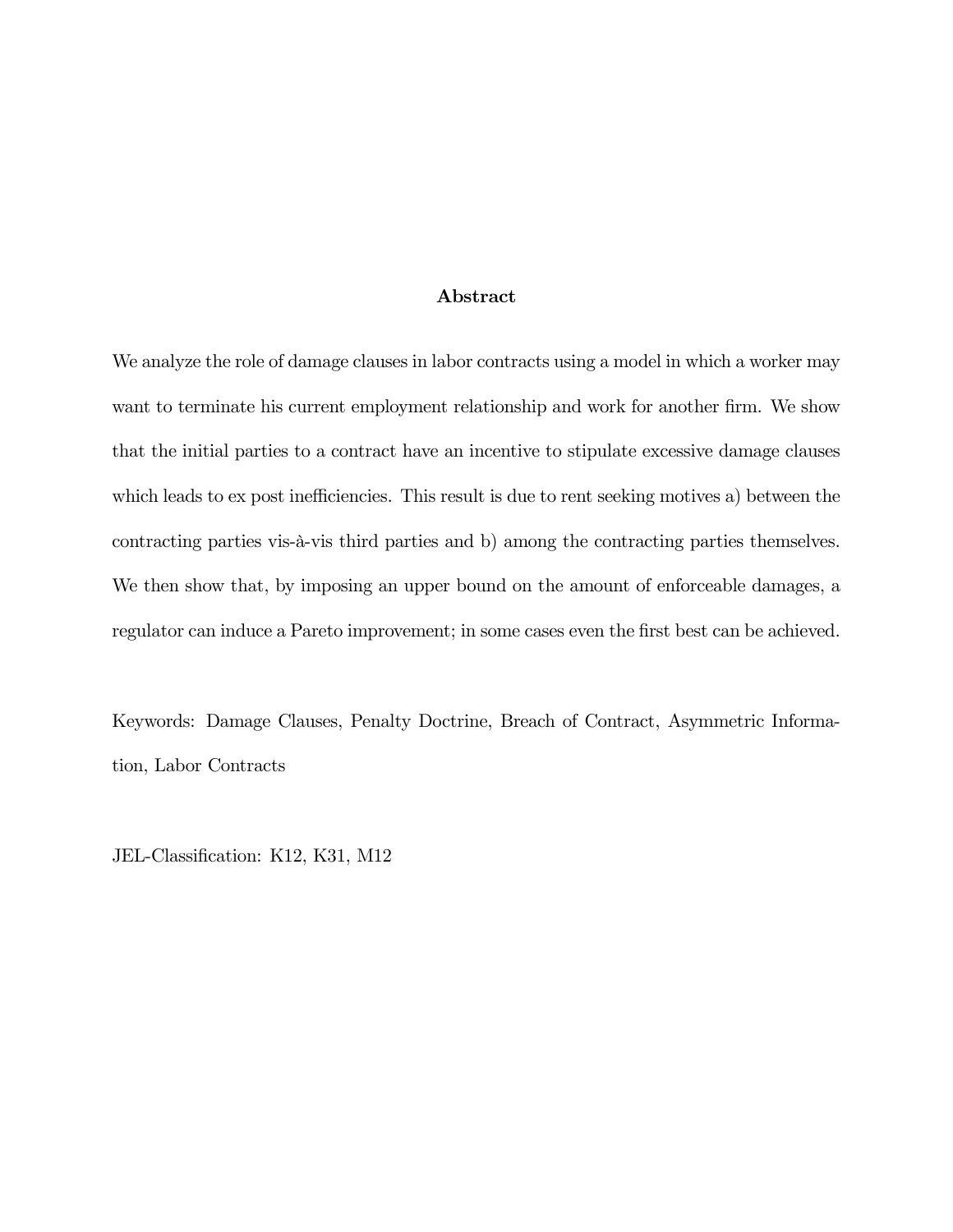# 1 Introduction

**Motivation** In many circumstances, courts are reluctant to enforce damage clauses which are deemed excessive. The most prominent example is the *penalty doctrine*, as for example formulated in the US Uniform Commercial Code § 2-718 (1978): "Damages for breach by either party may be liquidated in the agreement but only at an amount which is reasonable in the light of the anticipated or actual harm caused by the breach.... A term fixing unreasonably large liquidated damages is void as a penalty".<sup>1</sup> In a similar vein, labor market legislation often voids contracts which cover a considerable period of time and which *cannot be unilaterally terminated*.<sup>2</sup> In Germany for example, it is possible to sign temporary employment contracts which can be terminated before expiration only if both parties agree, i.e. temporary employment contracts are in principle exempt from the contractual notice of termination in German Labor Law (§620 Ab.1 BGB). However, this only holds if the temporary contract lasts no longer than 5 years, in which case the worker can always unilaterally terminate the relationship after a period of notice of 6 month (§624 BGB). As another example, according to a new legislation in European professional soccer, the maximum duration of contracts between players and their clubs is also five years.<sup>3</sup>

Obviously, such rules disable parties to a contract from agreeing on certain damage clauses or contract durations and thus constitute a restriction on the freedom of contract. Consequently, by arguing that rational parties would never sign inefficient contracts, many scholars have criticized such restrictions on the grounds of being potentially detrimental from

<sup>&</sup>lt;sup>1</sup>Similar formulations also exist in other legal contexts, see e.g. Restatement (Second) of Contracts  $\S$  $356(1)$ .

<sup>2</sup>Of course, any contract can be terminated if all parties to a contract agree to do so.

<sup>&</sup>lt;sup>3</sup>It might not seem obvious why restrictions on *contract durations* are intimately related to those on damage clauses and vice versa. However, it seems natural to assume that damage payments, either as specified in the contract or agreed on in renegotiations, are (at least weakly) increasing in the remaining length of the initial contract. As such this simply reflects the notion that "waiting is costly" for the worker and/or the new firm; this notion is used in Aghion and Bolton (1987) who, in fact, use the terms interchangeably. Moreover, it drops out as an equilibrium feature of a renegotiation game in which the worker simultaneously bargains with both, his current and a potential new employer in the form Nash-Bargaining, together with the reasonable assumption that the initial employer gets a higher share of the surplus, when it can prevent the worker from switching employers in the threat point, see Feess and Muehlheusser (2003). Since there exists a one-to-one relationship between contract duration and damage payment, restrictions on contract durations can be interpreted as restrictions on maximum damage clauses and vice versa.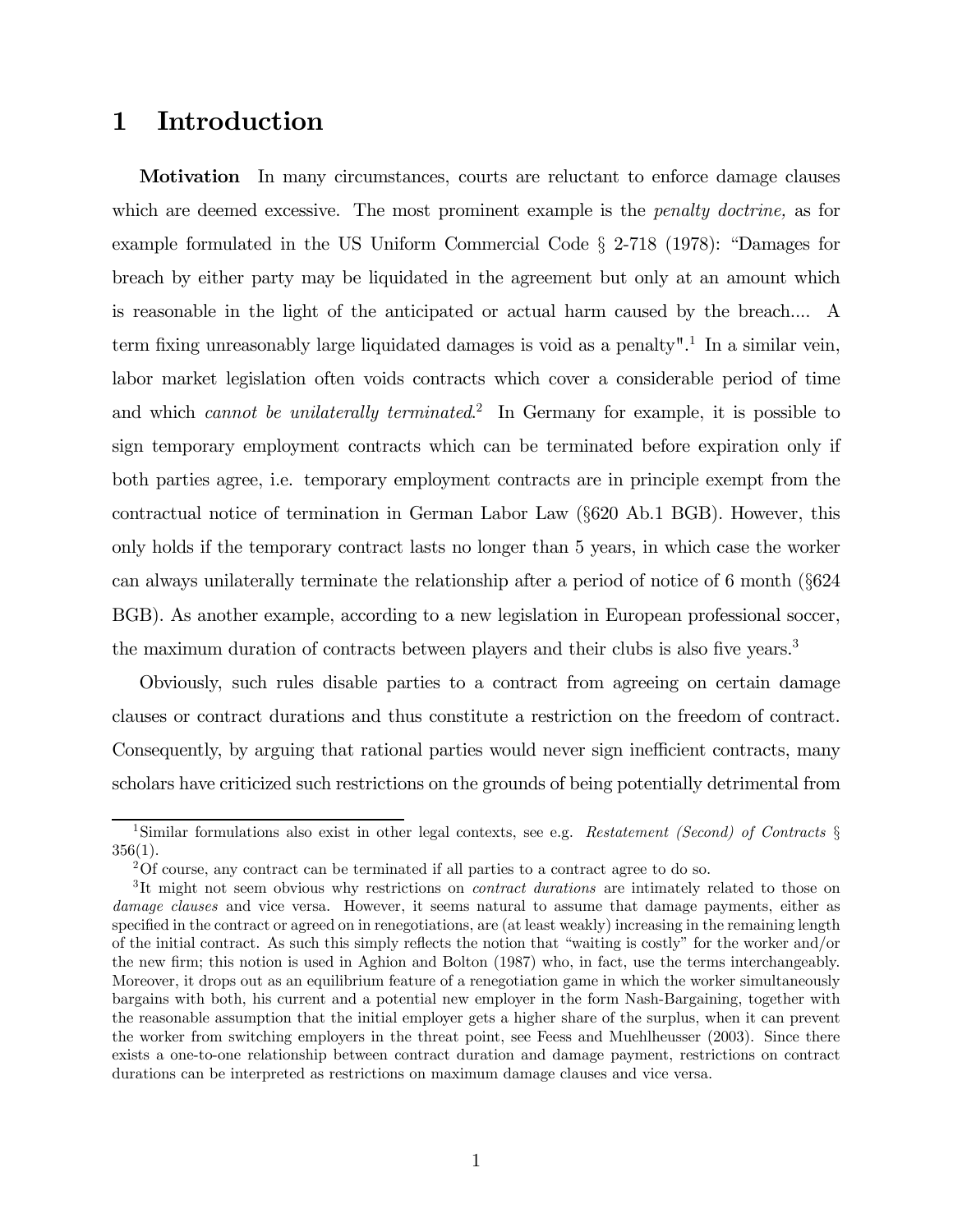a social point of view.4

On the other hand, proponents of such rules often argue that excessive damage clauses or contract durations may lead to inefficient breach decisions and thus to allocative distortions (see e.g. Goetz and Scott (1977)). In the labor market context for example, it is often argued that, when a worker and an employer are tied together by a long term contract, this could prevent the worker from always working for the firm in which his productivity is maximum; the reason being either the firm not always agreeing to a separation whenever this is efficient or the worker refusing to switch employers. It is clear that the validity of this claim crucially depends on the informational environment and whether or not the initial contract can be renegotiated.<sup>5</sup> Moreover, even if valid, this argument does not explain why parties to a contract should stipulate socially excessive damage clauses or contract durations in the first place. However, as recent contract-theoretic work (which is discussed below) has shown, they might do so because it is *jointly beneficial as a rent seeking device vis-à-vis third* parties.

**Framework and results** We analyze a model in which a wealth-constrained worker and his employer bargain over an initial contract stipulating a wage and a damage clause in case the worker should not honor the contract. After the initial contract has been signed, a potential new employer emerges, and the worker receives additional private information about which of the two firms he prefers to work for. In equilibrium, there will be ex post inefficiencies in the sense that the worker will not always switch employers whenever it is efficient to do so. This result is driven by the interplay of two rent seeking motives: First and reminiscent from the literature, when negotiating the initial contract, the worker and his employer have a joint incentive to stipulate an excessive damage clause in order to reduce the expected profit of the new firm. Second, since the worker is wealth-constrained, when distributing the joint surplus through the terms of initial contract, the initial employer is

<sup>&</sup>lt;sup>4</sup>See e.g. Brightman (1925), Stigler (1975, Ch.7), and Epstein (1989).

 $5$ Arguing along the lines of Coase (1960), absent frictions like asymmetric information, costly bargaining or wealth constraints, bargaining will always lead to ex post efficiency since all parties can be made better off by agreeing on a switch of the worker to that employer where the social surplus is maximum, independent whether he has a binding contract with the old employer or not. Thus, there does not seem to be a need for restrictions. In reality, however, situations of frictionless bargaining seem to be rare. In this paper, the worker's private information and wealth constraint will make the Coase Theorem inapplicable.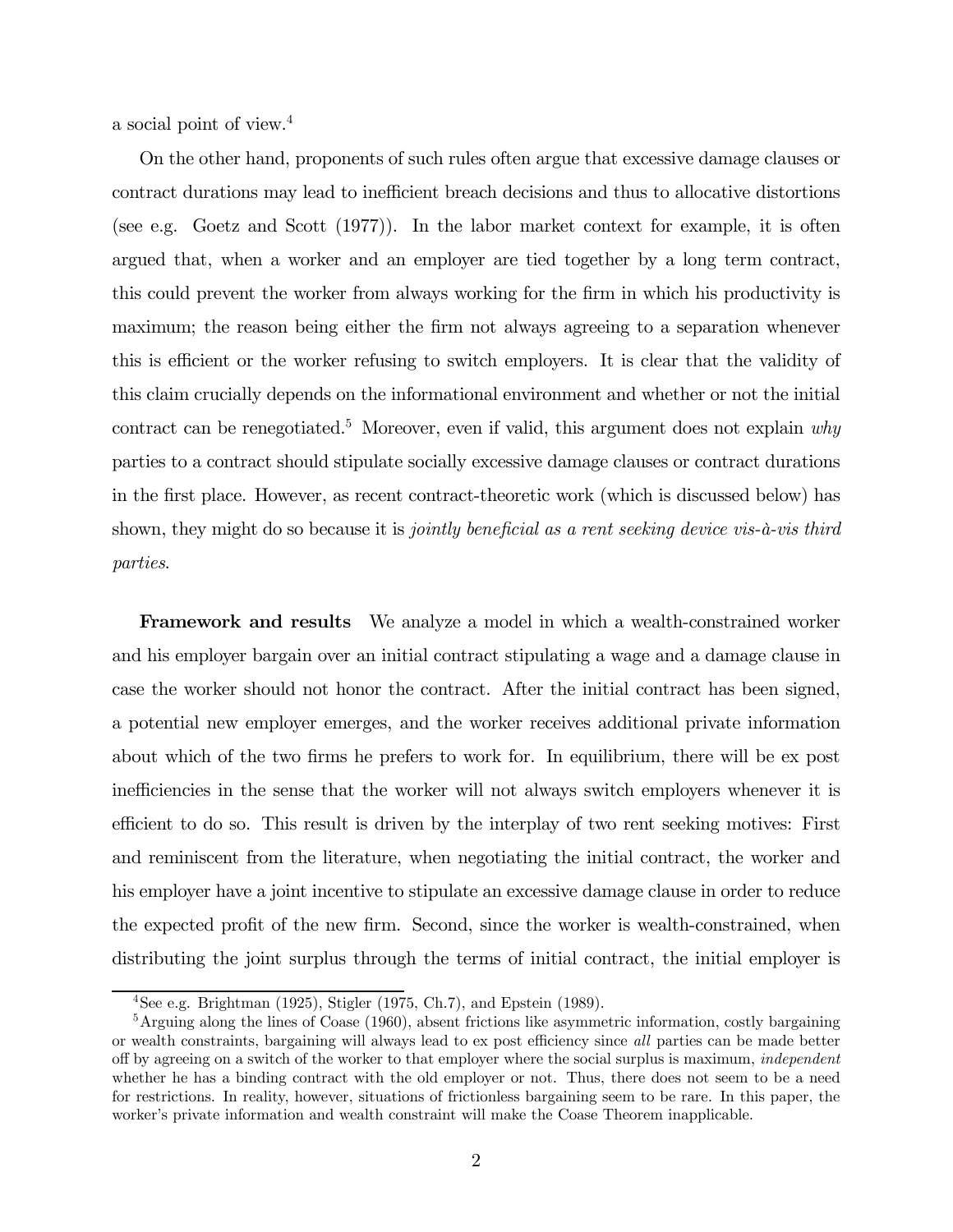also concerned about rents accruing to the worker. This tends to create a further distortion which to even higher damage clauses and thus to a larger allocative inefficiency. It is shown that the extent of these inefficiencies crucially depends on the level of the worker's outside option, which we use as a proxy for the relative bargaining power of the worker at the initial contracting stage.

Given this result the question then arises, whether a social planner can improve upon the outcome under freedom of contract by setting an upper bound on the level of the damage clause which is enforceable in court and which can therefore contractually agreed on. We show that by setting this upper bound appropriately, the regulator can always induce a Pareto improvement; in some cases even the first best can be achieved. Again, the optimal upper bound is shown to depend on the worker's productivity and the distribution of bargaining power between the worker and his initial employer. This result hints at a potential inefficiency induced by common penalty doctrine practice, where simply the expectation damage measure is used as an upper bound.<sup>6</sup>

Relation to the Literature Earlier contributions on breach remedies such as Shavell (1980) and Rogerson (1984) have confined attention to situations where third parties cannot reap a positive share of the surplus. In this case, the joint surplus of the contracting parties coincides with the social surplus so that there is no incentive to stipulate contract terms which are socially inefficient. However, a large body of literature has shown that this is no longer true in situations where third parties do have market power: Diamond and Maskin (1979) analyze a search model where parties contract with each other but continue to search for better matches. They show that there is an incentive to stipulate high damages in the initial contract because this will increase the payoff in the new partnership. As they note, "the rationale for these contracts is solely to 'milk' future partners for damage payments" (Diamond and Maskin (1979, p. 294)). In a different context, Aghion and Bolton (1987) analyze the role of contracts in the context of entry prevention. Again, they show that it is optimal for parties to stipulate a damage clause which prevents entry inefficiently often. Chung (1992) extends this model by introducing specific investment and compares a penalty

 $6$ See the discussion in Chung (1992, pp.290).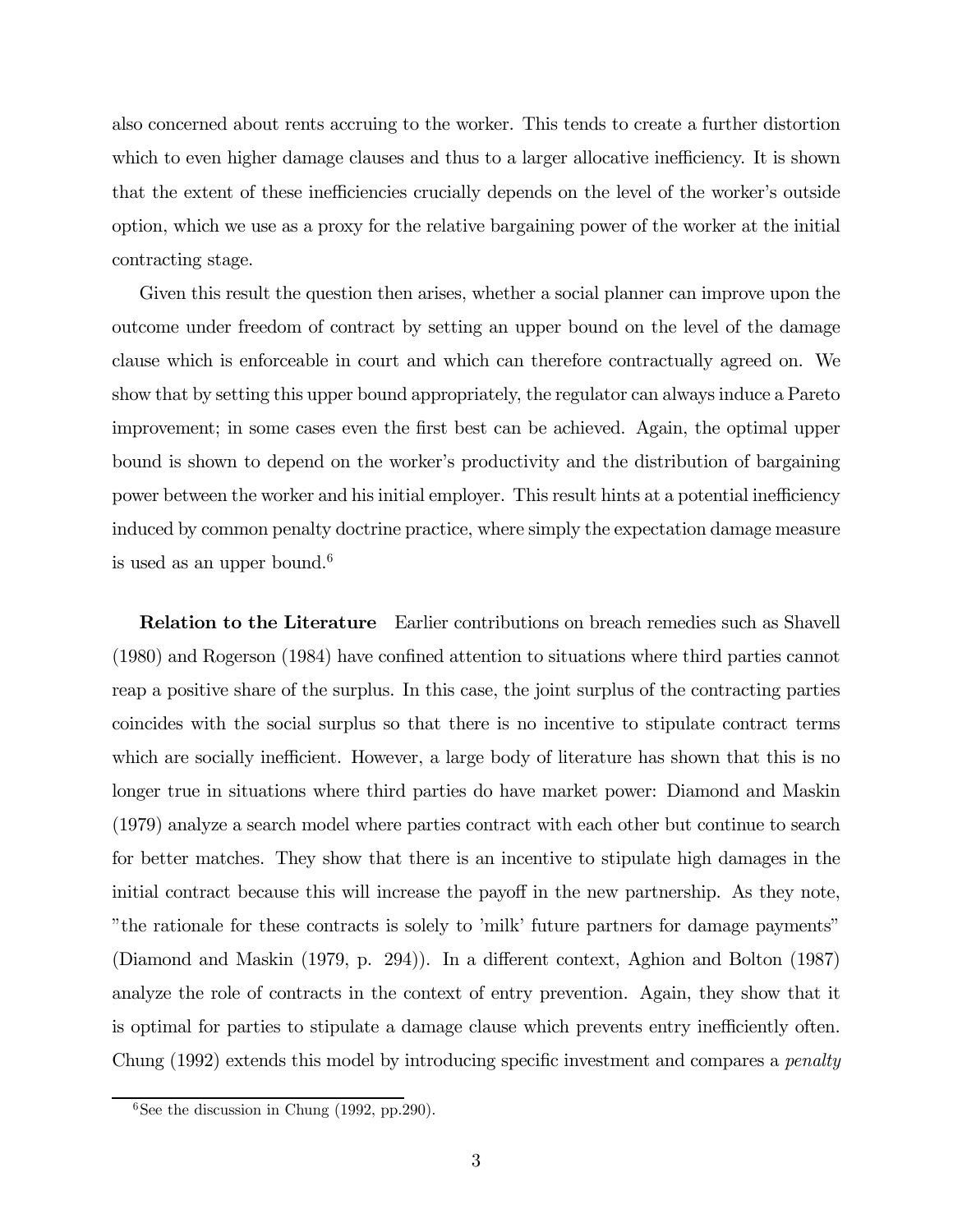doctrine rule, where damages are only enforced up to expectation damages, with a freedom of contract rule where no upper bound is in place. He shows that, under the latter rule, the initial contracting parties choose a damage clause which is inefficiently high from a social point of view and which also leads to ex post inefficiencies. Contrary to these contributions and apart from identifying a second rent-seeking motive due to the wealth-constraints, in the present paper the optimal upper bound on enforceable damages is determined endogenously, whereas in Chung (1992) it is exogenous, while Aghion and Bolton (1987) do not consider such restrictions at all.

In a further extension, Spier and Whinston (1995) also allow for renegotiation in addition to specific investments. In their framework of complete information, while renegotiation induces efficient breach decisions and thus eliminates any ex post inefficiency, the initial contract still exhibits inefficiencies in the form of inducing socially excessive investment incentives, the reason again being a rent-seeking motive vis-à-vis third parties. Contrary to Spier and Whinston (1995) (but in line with Aghion and Bolton (1987) and Chung (1992)), ex post inefficiencies do play an important role in our framework, and it should be noted that this is not an artefact of precluding renegotiation since it would have to occur under asymmetric information.7

Finally in a labor market context, Posner and Triantis (2004) analyze *covenants not to* compete which disallow workers to work for certain alternative employers other than their current one. When renegotiation is possible, a covenant becomes akin to a damage clause and, consequently, a worker and his initial employer have a joint incentive ex ante to excessively restrict the mobility of the worker.

This paper is organized as follows: The basic model is set up in section 2. The scenario in which any damage clause is assumed to be enforceable is analyzed in section 3, while section 4 considers the case in which a regulator imposes an upper bound on the enforceable damage payments. In section 5, the results form both scenarios are compared while section 6 discusses the main assumptions and concludes.

<sup>&</sup>lt;sup>7</sup>It is a well-known result in mechnism design under asymmetric information that, generically, *any* renegotiation procedure will induce ex post inefficiencies, see e.g. Myerson and Satterthwaite (1983) and Schweizer (2005). Moreover, the extent of the inefficiency will generally depend on the damage clause stipulated in the initial contract, and it will typically be the larger, the higher the damage clause.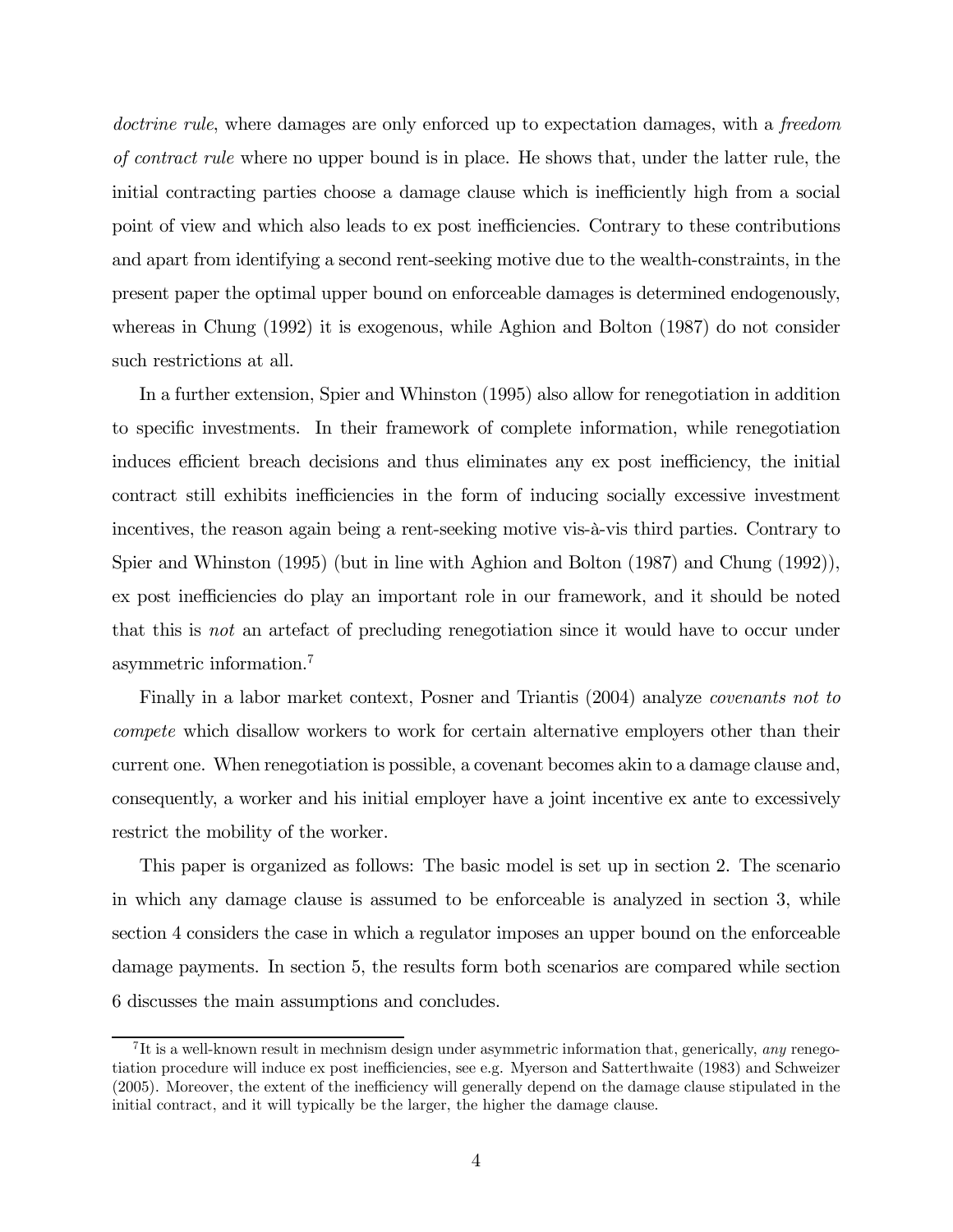#### 2 The basic model

We consider the contracting problem between a firm and a worker (both risk-neutral) in which the worker can either work for the firm with productivity  $\beta \in \mathbb{R}^+$  or choose his outside option which yields reservation utility  $U \in [0, \overline{U}]$ . The firm, which has a reservation payoff of zero, is able to make a take-it-or-leave-it offer for a contract  $\Omega = (w_I, r)$  which specifies a wage rate  $w_I \in \mathbb{R}^+$  and a damage clause  $r \in \mathbb{R}$  which the worker has to pay if he chooses not to work for the firm after the contract has been signed. Thus, although any level of  $r$  is assumed to be feasible, the worker is wealth-constrained so that negative wages are excluded.<sup>8</sup> For instance, this might be due to the fact that the worker cannot commit ex ante to work for a negative wage. The values of the outside options of the worker and the firm, respectively are commonly known.

Denote the acceptance decision by the worker concerning the initial contract by  $D_I \in$  $\{0, 1\}$ . If he rejects the initial offer  $(D<sub>I</sub> = 0)$ , the game ends and the worker and the firm earn payoffs of U and 0, respectively. After accepting it  $(D<sub>I</sub> = 1)$ , a new firm enters the scene. In order to distinguish both firms, we refer to the initial firm as "firm  $I$ " and to the new firm as "firm E". The worker's productivity in firm E is also  $\beta$ . From the worker's point of view, however, both firms differ with respect to a private benefit  $b_k$  he receives when working for firm  $k \in \{I, E\}$ .<sup>9</sup> The private benefit when working for firm I is normalized to zero, i.e.  $b_I \equiv 0$ . The private benefit when working for firm E,  $b_E$ , is a random variable which is distributed in the interval  $[-a, a]$  with  $a > 0$ , according to a distribution function  $F(b_E)$  with positive continuous density  $f(b_E)$  and zero mean. The preference parameter  $b_E$ is private information to the worker, which he learns after the initial contract with firm I has been signed.<sup>10</sup> The distribution  $F(b_E)$  is common knowledge.

After the worker has learned his type, firm  $E$  may want to hire the worker by offering a

<sup>8</sup>Assuming the worker to be risk-neutral but wealth-constrained is also consistent with the modern contract-theoretic formulation of the Shapiro and Stiglitz (1984) efficiency wage model, see e.g. Tirole (1999, p. 745) or Laffont and Martimort (2002, p. 174). This assumption will also be discussed in more detail in section 6.

 $9$ The case where the worker incurs effort costs when working for either firm is completely analogous.

<sup>&</sup>lt;sup>10</sup>We could equivalently assume that there are many potential new employers with different levels of  $b_E$ (e.g. due to commuting distance or the "public image" of the employer), and that there is uncertainty ex ante which of these firms will have a job opening in the future.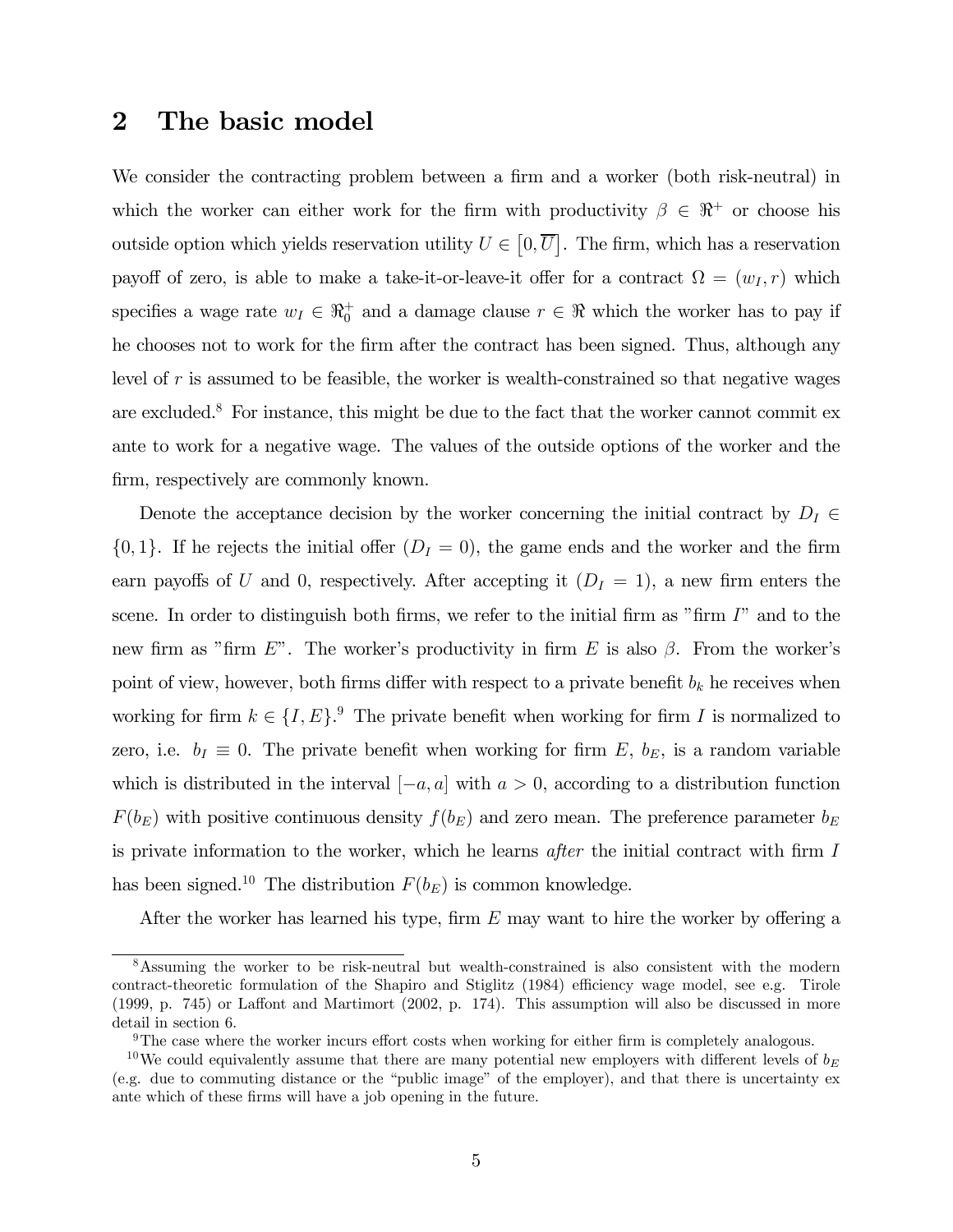wage  $w_E \in \mathbb{R}_0^+$  in form of a take-it-or-leave-it offer. The acceptance decision of the worker in this case is denoted by  $D_E(w_E) \in \{0, 1\}$ . If the worker accepts the offer  $(D_E = 1)$ , he pays damages r to firm I and then starts to work for firm  $E$  and receives wage  $w_E$ . If the worker rejects the offer  $(D_E = 0)$ , he works for firm I and gets wage  $w_I$  while firm E receives a reservation payoff of zero. As discussed in the introduction, renegotiation of the initial contract is preclude. Finally, the worker accepts an offer when indifferent. Depending on the worker's acceptance decisions,  $D<sub>I</sub>$  and  $D<sub>E</sub>$ , payoffs and social welfare are summarized in Table 1:

|                                     | Firm $I \perp$ Firm $E$ | Worker                          | Social Welfare |
|-------------------------------------|-------------------------|---------------------------------|----------------|
| $D_I=0$                             |                         |                                 |                |
| $D_I = 1, D_E = 0 \mid \beta - w_I$ |                         | $w_I$                           |                |
| $D_I = 1, D_E = 1$                  |                         | $\beta - w_E$   $b_E + w_E - r$ | $\beta+b_E$    |

Table 1: Payoffs

Denoting the efficient acceptance decisions of the worker by  $D_k^F$  for  $k = I, E$ , he should work for firm E whenever  $b_E$  is non-negative, i.e.  $D_E^F = 1 \Leftrightarrow b_E \ge 0$ . Moreover, it is efficient for the worker to accept firm I's offer whenever the expected surplus from doing so is higher than his outside option U, i.e.  $D_I^F = 1 \Leftrightarrow \beta + EV(b_E \mid b_E \ge 0) \ge U$  where EV denotes "expected value". We assume  $\beta > \overline{U}$  which is sufficient to ensure that it is never efficient for the worker to pursue his outside option.

The time structure of the basic game is as follows (see also figure 1): At date 1, the initial contract  $\Omega = (w_I, r)$  is offered. At date 2, the worker decides whether or not to accept the offer. If  $D_I = 1$ , then at date 3, the worker learns  $b_E$ . At date 4, firm E offers  $w_E$  which, at date 5, the worker again either accepts or rejects. Afterwards, the worker works either for firm  $I$  or for firm  $E$ .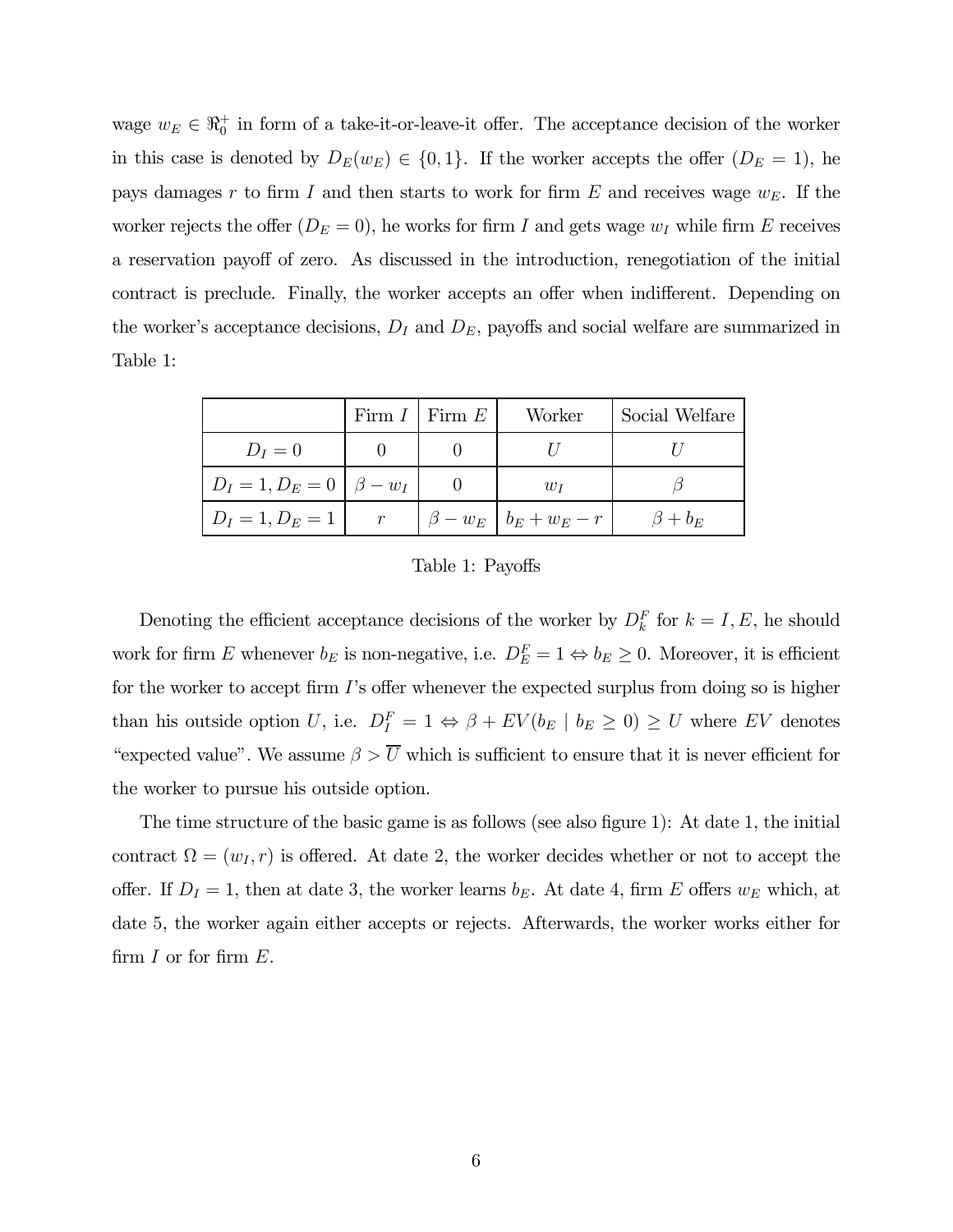

Figure 1: Sequence of Events

Denote by q and  $B$ , respectively the probability that the worker accepts the offer by firm  $E$  and the expected private benefit conditional on having accepted firm  $E$ 's offer, i.e.  $q \equiv Pr(D_E = 1)$  and  $B \equiv EV(b_E | D_E = 1)$ . For  $D_I = 1$ , expected payoffs for firm I, firm  $E$  and the worker, respectively, are:

$$
\pi_I = (1-q) \cdot (\beta - w_I) + q \cdot r,\tag{1}
$$

$$
\pi_E = q \cdot (\beta - w_E), \tag{2}
$$

$$
\pi_W = (1 - q) \cdot w_I + q \cdot (w_E + B - r), \tag{3}
$$

For the worker, for instance, with probability  $(1 - q)$  there is no transfer in which case he works for firm I and gets the initial wage  $w_I$ , while with probability q he works for firm E and gets wage  $w_E$  plus expected private benefit B, and has to pay r to firm I. The payoffs for firms I and  $E$  can be interpreted analogously. Finally, expected social welfare in case that  $D_I = 1$  is simply given by adding up all payoffs, i.e.

$$
SW = \beta + q \cdot B. \tag{4}
$$

#### 3 No Regulation of Damage Clauses

In this section we analyze the case in which there is no legal restriction on the damage clause r, i.e. any  $r \in \mathbb{R}$  is assumed to be enforceable in court. For further reference, it is useful to define R as the sum of the wage in firm I and the liquidated damage clause:  $R \equiv w_I + r$ . We will refer to R as the worker's "total switching cost" when leaving firm I consisting of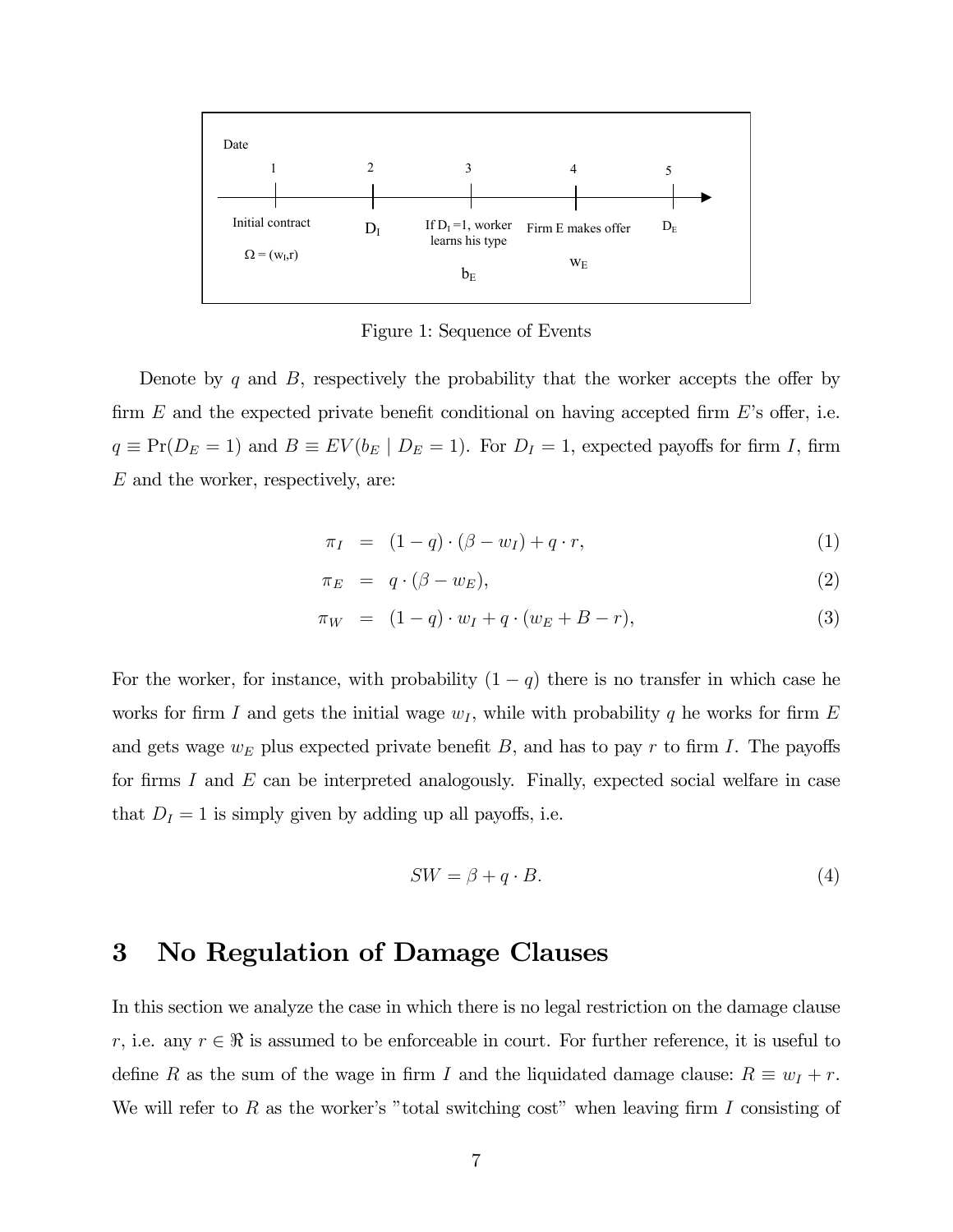his opportunity costs  $w_I$  and the damage payment r.

**Date 5** Solving the game backwards, at date 5 the worker will accept firm E's offer, whenever his net benefit from doing so is non-negative, i.e.  $D_E = 1$ iff  $b_E + w_E - r \ge w_I \Leftrightarrow$  $b_E + w_E \ge R$ . The borderline type which is just indifferent between accepting and rejecting is then implicitly defined by

$$
b_E - R + w_E = 0.\t\t(5)
$$

Given  $\widetilde{b}_E$ , the probability of a transfer is

$$
q = 1 - F(R - w_E) \tag{6}
$$

Date 4 For date 4, the wage offered by firm E solves the following maximization problem

$$
\max_{w_E} \quad (1 - F(R - w_E)) \cdot (\beta - w_E) \tag{7}
$$

Assuming an interior solution, the optimal value  $w_E^*(R)$  satisfies the following first order condition:

$$
-1 + F(R - w_E^*) + f(R - w_E^*)(\beta - w_E^*) = 0.
$$
\n(8)

The optimal wage offered by firm  $E$  trades off the higher probability of acceptance when choosing a high  $w_E$  vs. the direct beneficial effect of a lower wage. Also denoting other equilibrium variables with a "\*", we have the following result for the continuation game at date 4:

**Lemma 1** i) For the continuation game at date  $\lambda$ , we have

$$
\widetilde{b}_{E}^{*}(R) = R - w_{E}^{*}(R), \ q^{*}(R) = 1 - F(R - w_{E}^{*}(R)), \text{ and } B^{*}(R) = \frac{\int_{\widetilde{b}_{E}^{*}(R)}^{a} b \cdot f(b) db}{\int_{\widetilde{b}_{E}^{*}(R)}^{a} f(b) db}.
$$

ii) For the comparative statics with respect to R, we have  $0 < \frac{dw_E^*}{dR} < 1$ ,  $\frac{db_E^*}{dR} > 0$ ,  $\frac{dq^*}{dR} < 0$  and  $\frac{dB^*}{dR} > 0$  as long as  $-f(R - w_E^*) - f'(R - w_E^*)(\beta - w_E^*) < 0$  holds.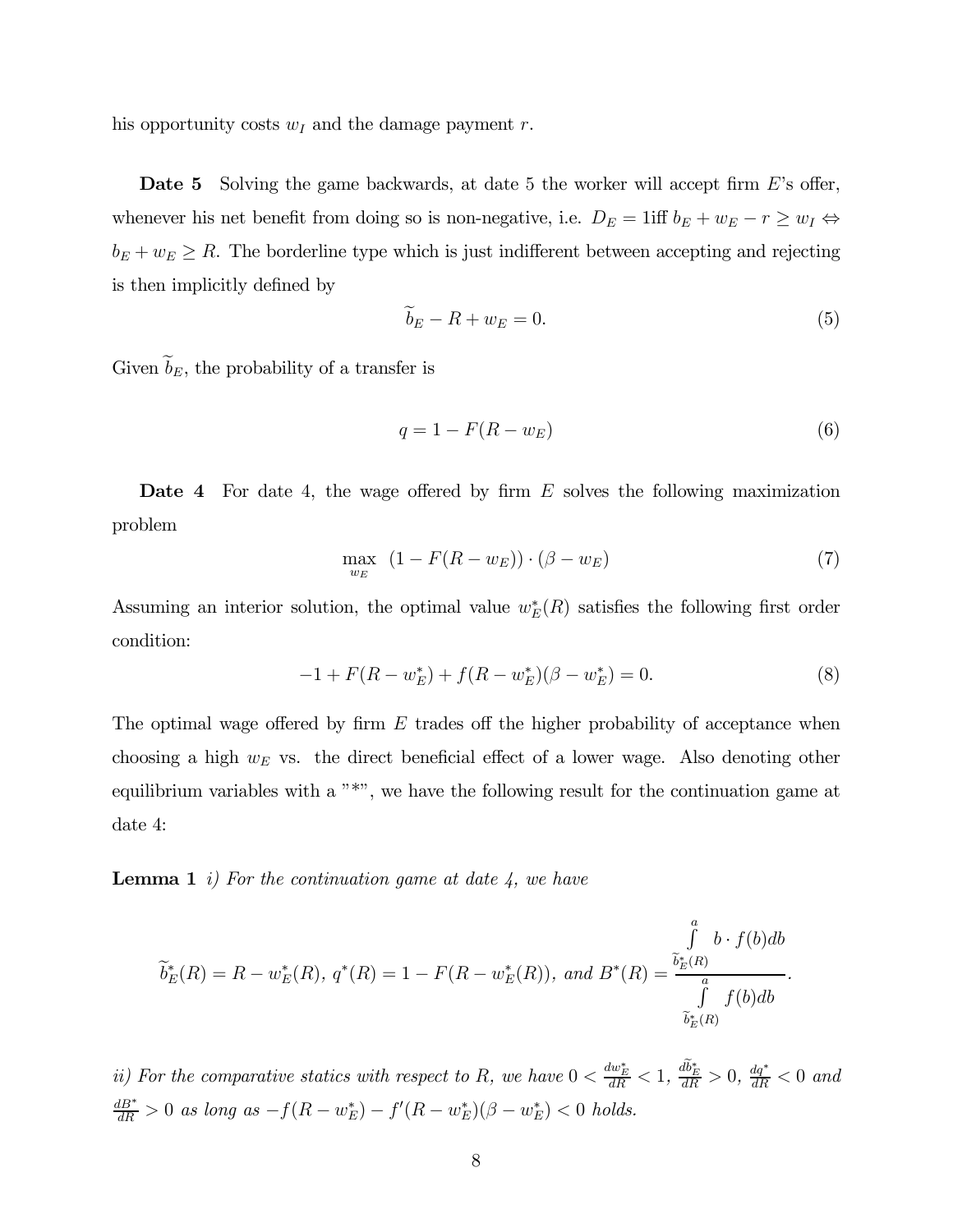#### **Proof.** See Appendix A. ■

A higher level of R induces firm E to offer a higher wage, the borderline type which agrees to a transfer is higher and therefore, the probability of a transfer is lower and the expected private benefit, given that the offer has been accepted is higher. The condition in part ii) is satisfied as long as  $F(\cdot)$  is not too concave and thus when it is uniform as considered below.

**Dates 3 and 2** At date 3, nature draws  $b_E$ , so the next stage in which one of the parties chooses an action is at date 2, where the worker decides whether or not to accept firm I's offer. Clearly, taking into account the continuation of the game, the worker will do so only if his expected payoff from doing so is (weakly) higher than his outside option, i.e.  $D_I^* = 1$  iff

$$
(1 - q^*(R)) \cdot w_I + q^*(R) \cdot [w_E^*(R) + B^*(R) - r] =
$$
  

$$
w_I + q^*(R)) \cdot [w_E^*(R) + B^*(R) - R] \ge U
$$
 (9)

**Date 1** At date 1, firm I's payoff is given by

$$
\pi_I = \begin{cases}\n(1 - q^*(R)) \cdot (\beta - w_I) + q^*(R) \cdot r & \text{if } D_I = 1 \\
0 & \text{if } D_I = 0\n\end{cases} \tag{10}
$$

The following lemma proves useful for the further analysis:

**Lemma 2** For any  $R \equiv w_I + r$  given and  $w_I > 0$ , firm I can always be made strictly better off by increasing r and decreasing  $w_I$  by the same amount, thereby keeping R constant.

**Proof.** Simply note that  $\pi_I = (1 - q^*(R)) \cdot (\beta - w_I) + q^*(R) \cdot r$  can also be written as

$$
\pi_I = (1 - q^*(R)) \cdot \beta + q^*(R) \cdot R - w_I
$$

which is strictly decreasing in  $w_I$ .

The lemma implies that, for R given, firm I prefers to offer a wage rate  $w_I$  as low as possible to the worker. Although  $w_I$  and r are prefect substitutes vis a vis firm E, firm I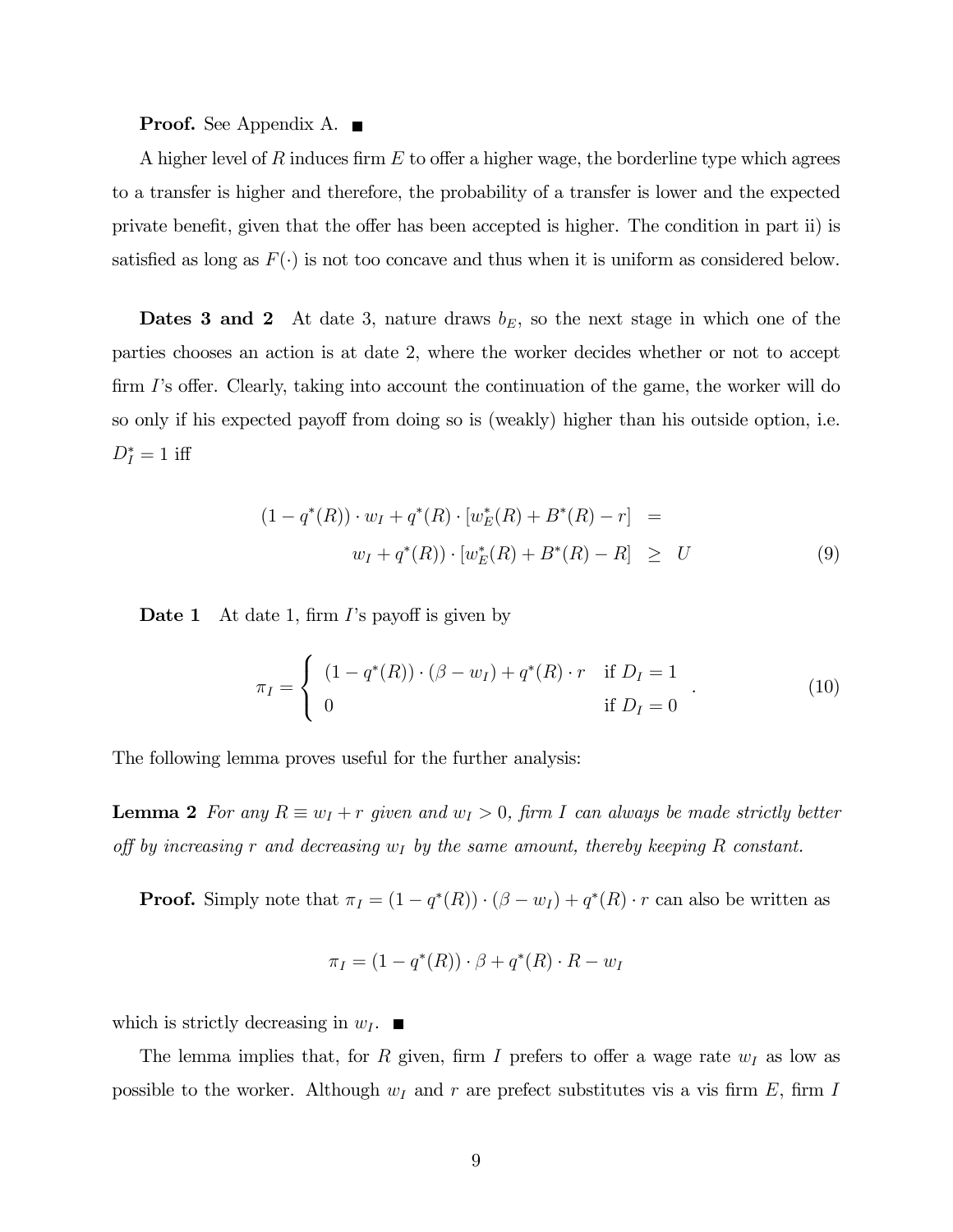prefers to obtain a higher damage payment r rather than paying a higher wage  $w_I$ . Clearly, there is a limit in lowering  $w_I$  due to the non-negativity constraint.

Using Lemma 2 firm I's maximization problem for the case  $D<sub>I</sub> = 1$  can be stated as

$$
\max_{w_I, R} \ \pi_I = (1 - q^*(R)) \cdot \beta + q^*(R) \cdot R - w_I \tag{11}
$$

subject to the worker's participation constraint and the non-negativity constraint for  $w_I$ :

$$
w_I + q^*(R)) \cdot [w_E^*(R) + B^*(R) - R] \ge U \tag{12}
$$

$$
w_I \geq 0. \tag{13}
$$

where the respective damage clause is then just the residual, i.e.  $r = R - w_I$ .

Before analyzing the contract offered by firm  $I$  in more detail, we will for later purpose first derive two benchmark results concerning the switching cost  $R$ . It is assumed that these two solutions are interior and therefore implicitly given by the respective first order condition.

**Benchmark I: First Best** First we determine  $R^F$ , the level of R which maximizes expected social welfare, i.e.

$$
R^{F} \in \arg \max \; SW(R) = \beta + q^{*}(R) \cdot B^{*}(R) \tag{14}
$$

where  $R<sup>F</sup>$  solves the following first order condition:

$$
q^{*'}(R^F) \cdot B^*(R^F) + q^*(R^F) \cdot B^{*'}(R^F) = 0 \tag{15}
$$

The first term is the marginal loss from a lower level of  $q$  while the second term is the gain due to a higher expected private benefit  $b_E$  if the transfer is realized (see Lemma 1 part ii)). Note that  $q^*(R^F)$  will ensure that the worker will choose to accept firm E's offer exactly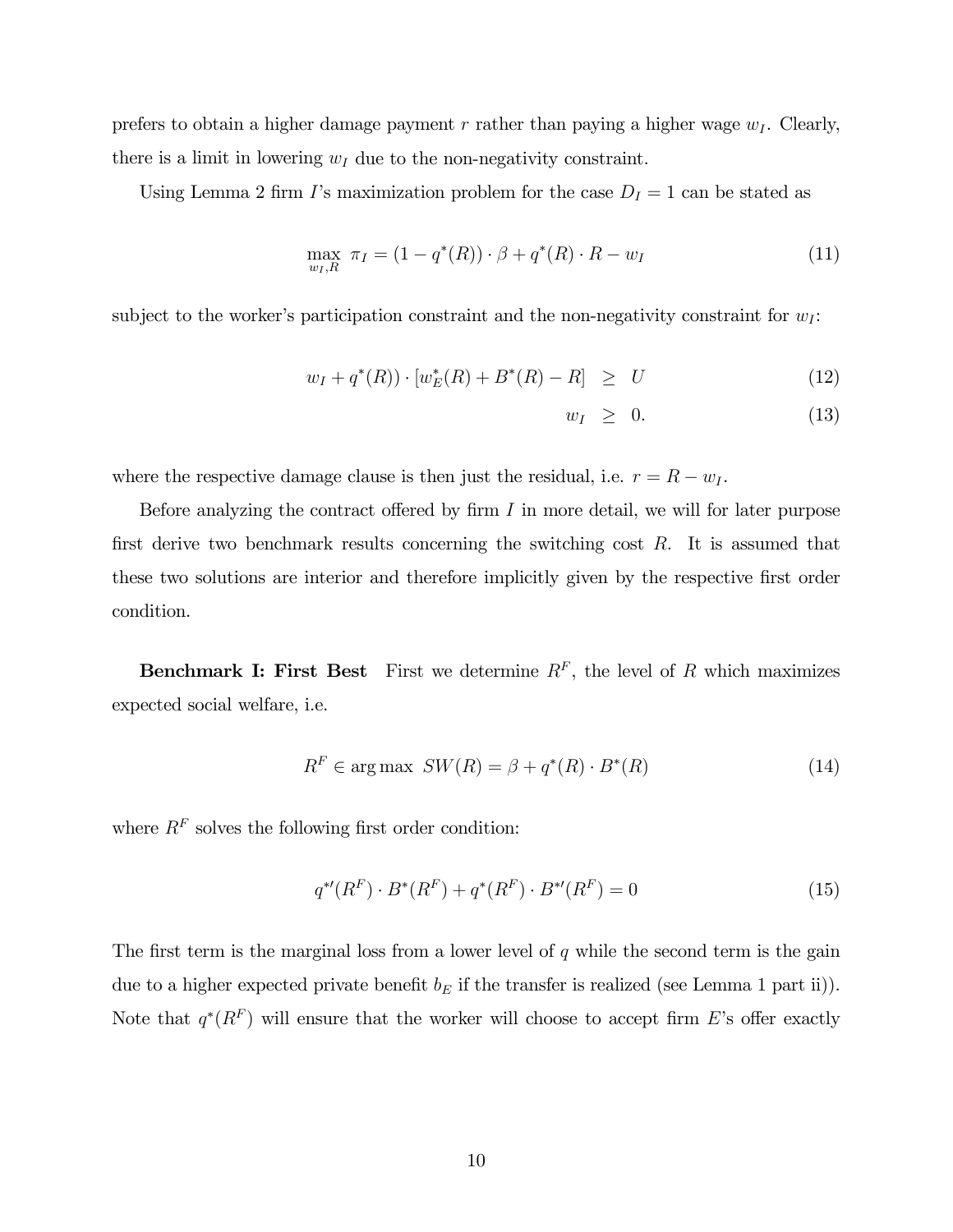when this is socially desirable, i.e. it induces  $b_E = 0.11$ 

Benchmark II: Maximization of Joint Payoff As a second benchmark case, we determine the level of switching costs  $R<sup>J</sup>$  which maximizes the joint payoff of firm I and the worker, i.e.

$$
R^{J} \in \arg \max J(R) \equiv \pi_{I} + \pi_{W}
$$
  
=  $(1 - q^{*}(R)) \cdot \beta + q^{*}(R) \cdot (w_{E}^{*}(R) + B^{*}(R))$   
=  $SW(R) - q^{*}(R) \cdot (\beta - w_{E}^{*}(R))$  (16)

so that the respective following first order condition is

$$
q^{*'}(R^J) \cdot B^*(R^J) + q^*(R^J) \cdot B^{*'}(R^J) - \left[ q^{*'}(R^J)(\beta - w_E^*) - q^*(R^J)(\frac{dw_E^*}{dR}) \right] = 0. \tag{17}
$$

This immediately leads to the following result:

Proposition 1 The maximization of the joint surplus of the worker and firm I induces excessive switching costs for the worker, i.e.  $R^J > R^F$  holds. This prevents inefficiently many transfers, i.e.  $q^*(R^J) < q^*(R^F)$ .

#### Proof. See Appendix B. ■

Intuitively,  $R<sup>J</sup>$  will not ensure that the worker will always be transferred whenever it is efficient. Rather, it leads to an inefficiency in a sense that the probability of a transfer is too small. The reason for this inefficiency is the extraction of rents from firm  $E$  which can be shared ex ante between the worker and firm  $I$ . To see this note that it follows from Lemma

$$
\frac{-f(0) \cdot \int_{0}^{a} b \cdot f(b)db}{1 - F(0)} + (1 - F(0)) \frac{-f(0) \cdot 0 \cdot F(0) + f(0) \cdot \int_{0}^{a} b \cdot f(b)db}{(1 - F(0))^{2}} = 0.
$$

<sup>&</sup>lt;sup>11</sup>Checking that the first order condition (15) is satisfied at  $\widetilde{b}_E = 0$  yields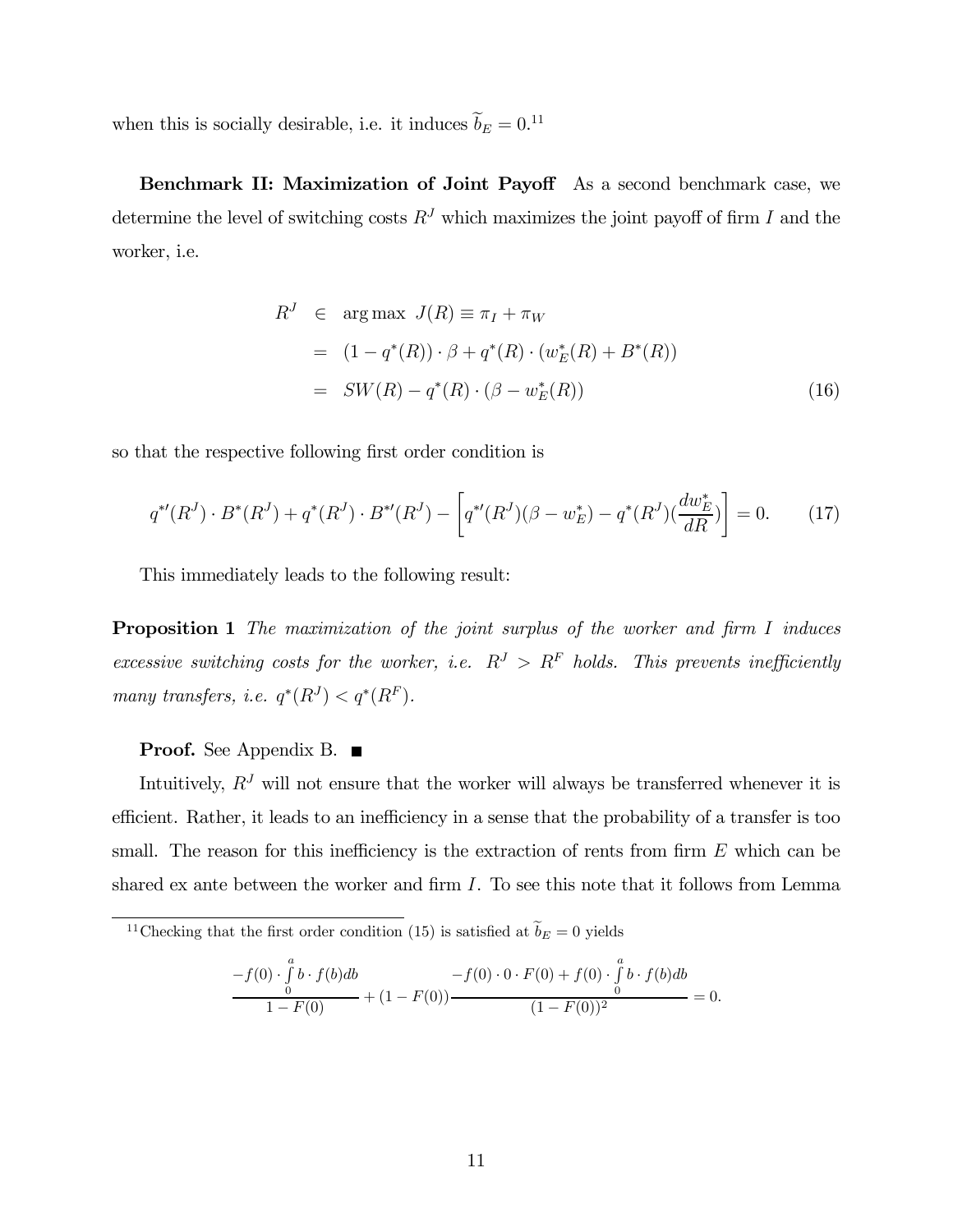1 that firm  $E$ 's equilibrium profit is strictly decreasing in  $R$ :

$$
\left(1 - F(\widetilde{b}_{E}^{*}(R))\right) \cdot \left(-\frac{dw_{E}^{*}(R)}{dR}\right) - f(\widetilde{b}_{E}^{*}(R)) \cdot \frac{db_{E}^{*}}{dR} \cdot (\beta - w_{E}^{*}(R)) < 0. \tag{18}
$$

It follows that there is the following trade-off when negotiating the initial contract: On the one hand leads a high level of R to higher rent extraction from firm E, whereby both,  $w<sub>1</sub>$ and r have the function of increasing the "threat point" of the worker and firm  $I$  vis-a-vis firm E. Moreover, they are perfect substitutes in performing this function. On the other hand, this also prevents efficient transfers for some realizations of  $b_E$ . These two effects are balanced at the margin by  $R<sup>J</sup>$ . Note that this result is qualitatively robust against changes in how the surplus is shared ex ante between the worker and firm  $I:^{12}$ 

We can now analyze the initial contract offered by firm  $I$  at date 1 in more detail: Since firm I has all the bargaining power at the initial contracting stage, it prefers to concede a stake of the joint surplus as small as possible to the worker. For the remainder of the analysis, it will be instructive to specify the model in more detail which allows for closedform solutions as well as a more tractable comparison of the scenarios with and without regulation of damage clauses. To this end, we assume that  $b<sub>E</sub>$  is uniformly distributed on  $[-1, 1]$ , and that  $\beta > \frac{3}{2}$  which ensures that all relevant levels of R are positive and that all equilibrium values at date 4 are interior:<sup>13</sup> With the uniform distribution  $F(b_E) = \frac{1+b_E}{2}$ , the equilibrium outcome at date 4 is easily calculated as  $w_E^*(R) = \frac{R+\beta-1}{2}$ ,  $\widetilde{b}_E^*(R) = \frac{R-\beta+1}{2}$ ,  $q^*(R) = \frac{1-R+\beta}{4}$  and  $B^*(R) = \frac{3+R-\beta}{4}$ . Furthermore, we get  $R^F = \beta - 1$ , and  $R^J = \beta + \frac{1}{3} > R^F$ . Finally, define  $R^{\min} := \beta - \frac{3}{2} > 0$  and  $R^{\max} := \beta + \frac{1}{2}$ . We then have the following result:

**Proposition 2** In the scenario without regulation of damage clauses, the optimal initial contract offered by firm I stipulates:

i)  $w_I^*(U) = -\frac{1}{36} + U \ge 0$  and  $r^*(U) = R^J - w_I^* = \beta + \frac{36}{16} - U$  for all  $U \in [\frac{1}{36}, \overline{U}]$ *ii*)  $w_I^*(U) \equiv 0$  and  $r^*(U) = R^*(U) \in (R^J, R^{\text{max}})$  for all  $U \in (\frac{1}{64}, \frac{1}{36})$ .

 $12$ It can be shown that even if the player could make a take-it-or-leave-it offer to firm I, he would choose a contract which prevents efficient transfers for some realizations of  $b_E$ .<br><sup>13</sup>While significantly less tractable, a general solution to the optimal contracting problem does not generate

any qualitatively different insights. It is available from the author upon request.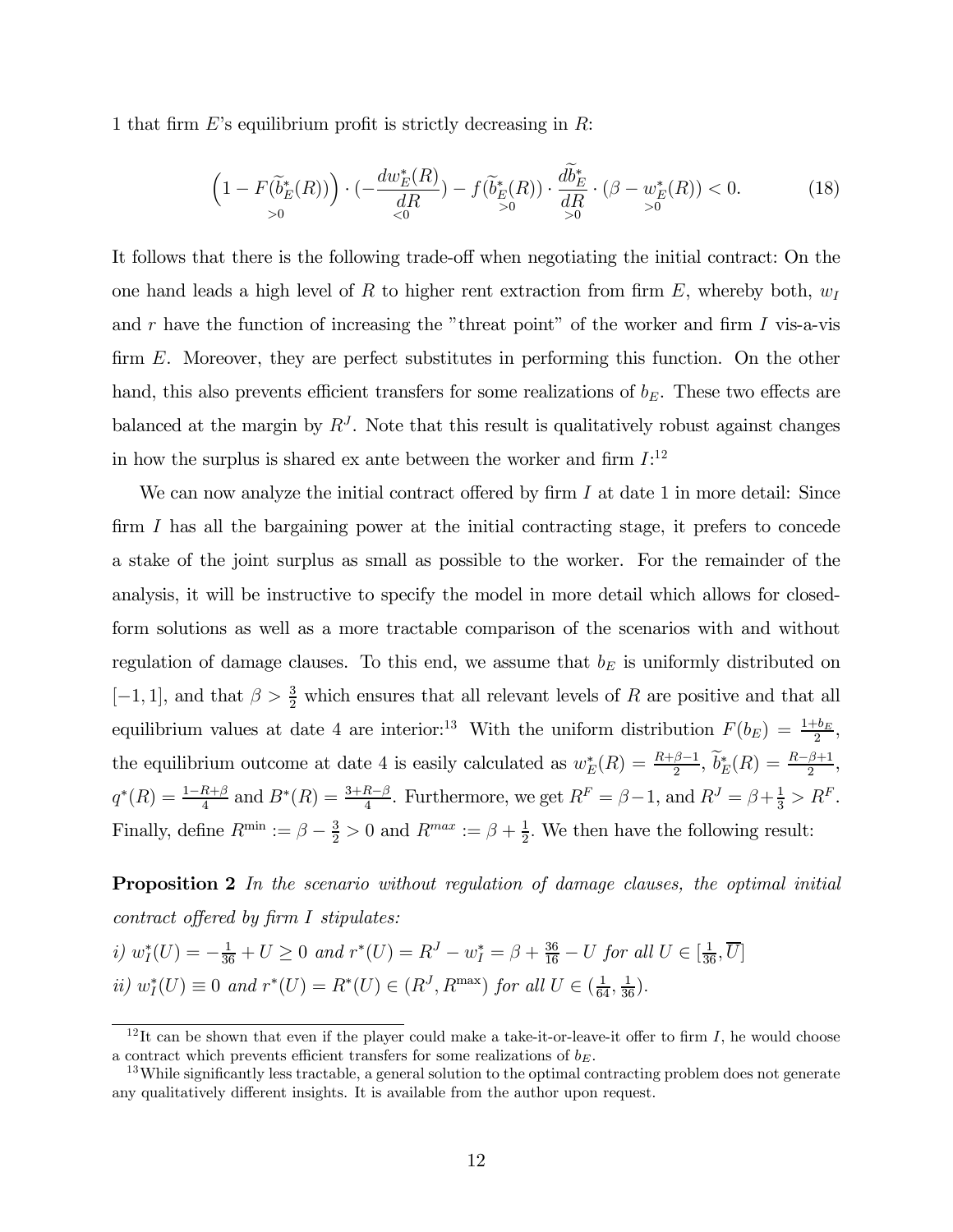- $iii) w_I^*(U) \equiv 0 \text{ and } r^*(U) \equiv R^{\text{max}} \text{ for all } U \leq \frac{1}{64}.$
- iv) The worker chooses to accept this contract independent of this outside option.

#### **Proof.** See Appendix C. ■

The intuition behind this result (also illustrated in figure 2) can be explained as follows: When the reservation utility of the worker is high enough, constraint (12) is binding at a positive wage so that firm I maximizes  $JS(R)$  minus a constant thus implements  $R<sup>J</sup>$  which explains part i) of the Proposition. As for part ii), when U decreases, then the wage  $w_I$ which satisfies the participation constraint of the worker with equality would be negative and therefore violates constraint (13). In this case, the worker gets  $w_I^* = 0$  and would earn a rent if firm I would continue to choose  $R<sup>J</sup>$ . In order to avoid conceding a rent to the worker, the damage clause r<sup>∗</sup> offered by firm I leads to  $R^* > R^J$  which even more distorts the equilibrium level of switching costs from its first best level  $R<sup>F</sup>$ . In part ii), firm I continues to keep the worker at his reservation payoff at the expense of an even higher level of R. How much  $R^*$  differs from  $R^J$  depends on U. Finally, as for part iii), if U is sufficiently low, then firm I prefers to concede a rent to the worker in order not to induce too high a level of switching costs. Thus, in addition to the rent seeking motive vis a vis firm  $E$ , there is an additional effect related to the rent for the worker, which both tend to lead to excessive damage clauses.14

 $14$ It is interesting to compare this to Aghion and Bolton (1987, pp. 395), where the overall inefficiency decreases as a result of introducing further (incentive) constraints (due to a second dimension of asymmetric information). That is, while additional constraints (partly) cancel each other in Aghion and Bolton (1987), they add up here which results in a larger degree of inefficiency.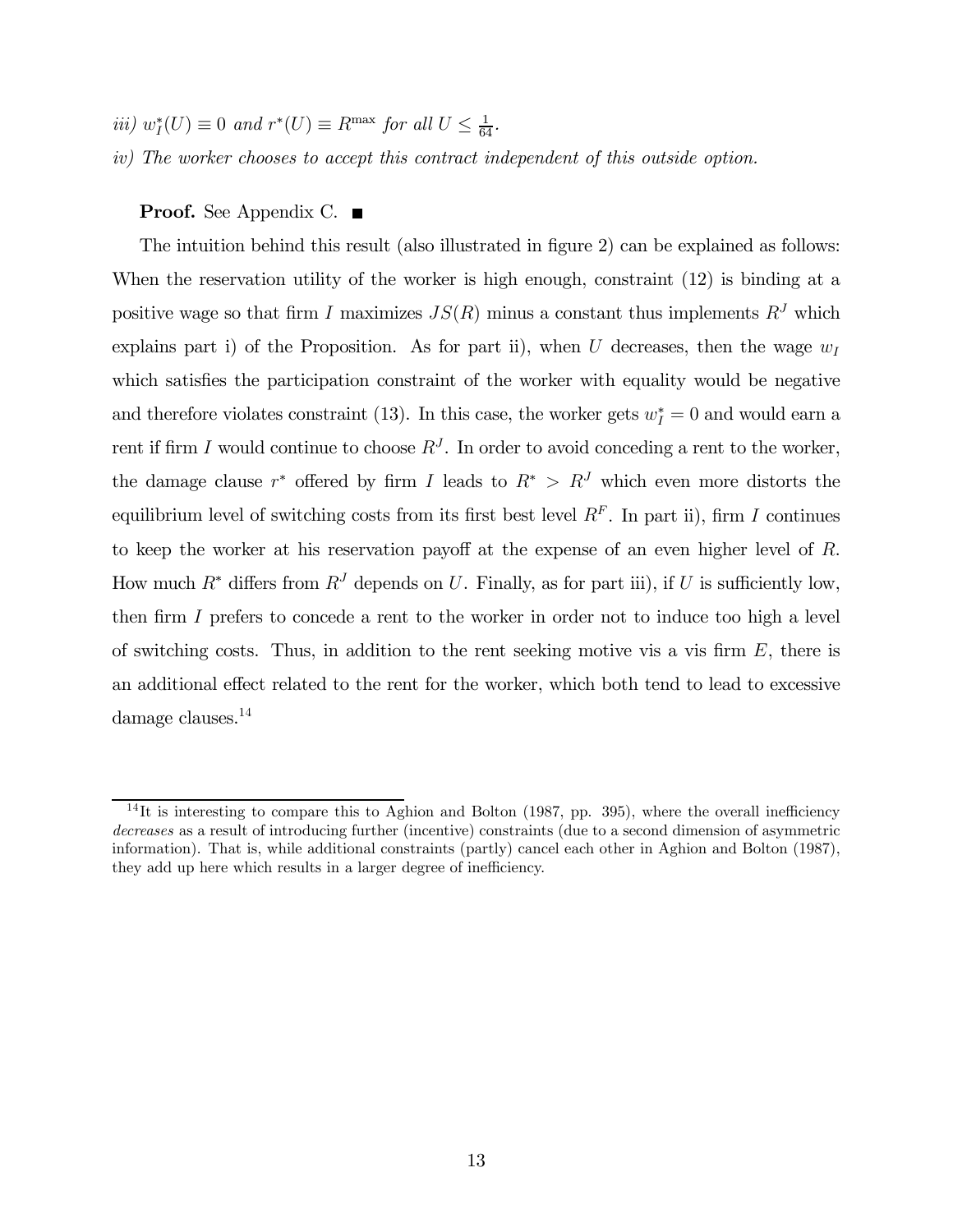

Figure 2: The optimal contract without regulation of damage clauses.

### 4 Regulation of damage clauses

In the last section we saw that freedom of contract leads to a distortion of the damage clause from its efficient level in order to reduce rents of firm  $E$  and, depending on  $U$ , also of the worker. Consequently in this section, we explore whether a regulator can improve upon the outcome under freedom of contract. In particular, we enquire how an upper bound on the enforceable damage clause might improve matters. From a practical point of view, an upper bound  $\bar{r}$  means that all  $r > \bar{r}$  will not be enforced by the court and are therefore not contractible. Moreover, any  $\overline{r}$  < 0 would have the unrealistic implication that it were impossible for parties to write a contract without specifying a damage clause at all (which is equivalent to stipulating  $r = 0$ . Therefore, only  $\overline{r} \ge 0$  are assumed to be feasible. The timing of the game is unchanged except that at date 0, the regulator sets  $\overline{r}$ . The continuation of the game for date 4 as established by Lemma 1 as well as the acceptance decision of the worker at date 2 remain unchanged. Therefore in a first step, we have to determine the contract offered by firm I at date 1 for U and  $\bar{r}$  given, and then the regulator's optimal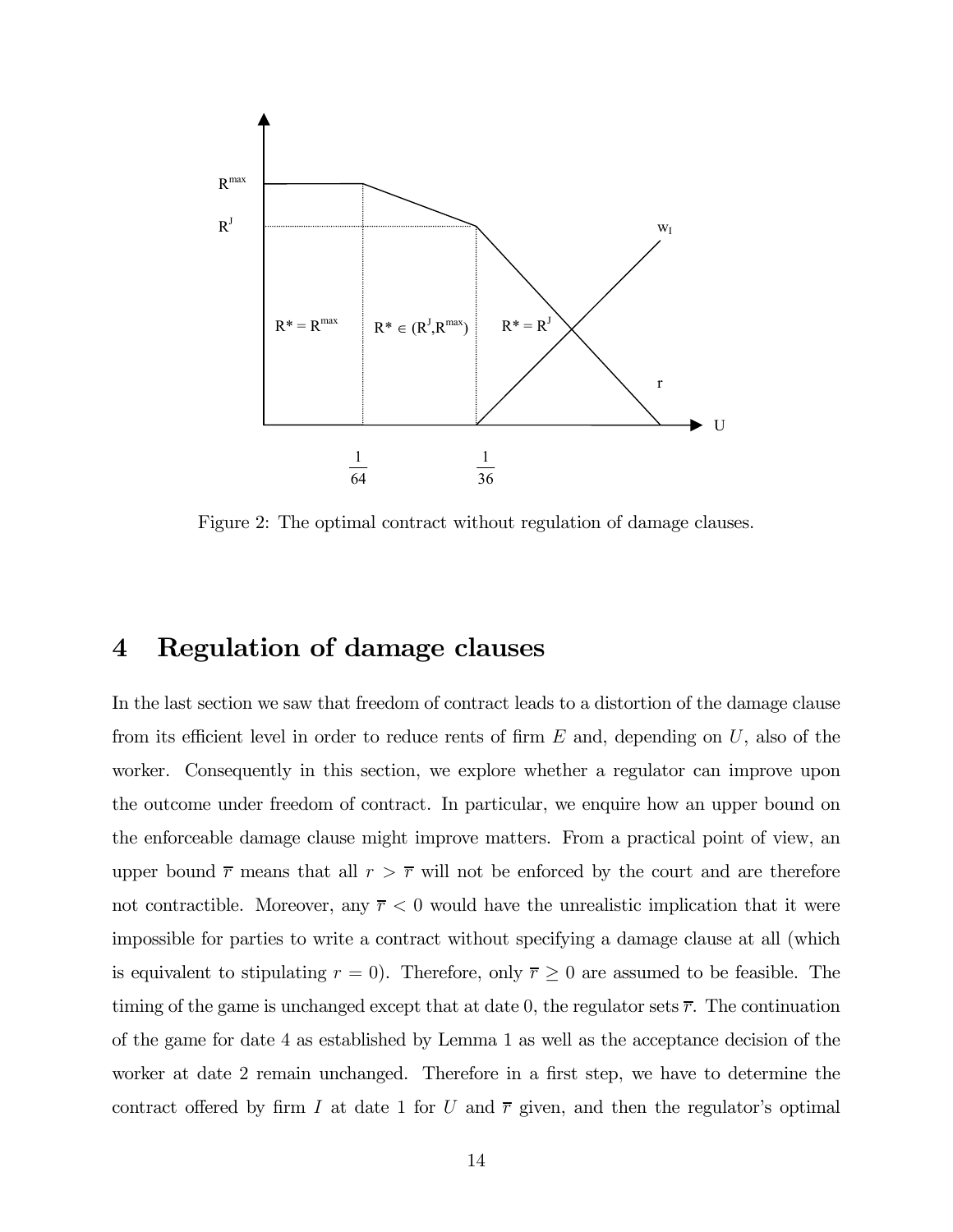choice of  $\bar{r}$  for date 0.

Firm I's choice at date 1 At date 1, for the case  $D_I = 1$ , firm I's maximization problem is given by:

$$
\max_{w_I, R} \ \pi_I = (1 - q^*(R)) \cdot \beta + q^*(R) \cdot R - w_I \tag{19}
$$

subject to the participation constraints of the worker, the non-negativity constraint of the worker and the constraint that the damage clause must not exceed  $\bar{r}$ :

$$
w_I + q^*(R)) \cdot [w_E^*(R) + B^*(R) - R] \ge U \tag{20}
$$

$$
w_I \geq 0 \tag{21}
$$

$$
R - w_I \leq \overline{r} \tag{22}
$$

Compared to the scenario without regulation, because of the additional constraint  $R-w_I =$  $r \leq \overline{r}$ , the solution to the problem is more complex, since the relevant parameter space enlarges to  $[0, \overline{U}] \times \Re_0^+$ . From an economic point of view, this means that when  $\overline{r}$  is sufficiently low, firm  $I$  is constrained in using a high damage clause as a substitute for the worker's wage to implement a given level of switching costs  $R$  vis a vis firm  $E$ . As stated below, this leads to several interesting changes in the optimal contract.

Clearly, by how much a given  $\bar{r}$  will change the optimal contract offered by firm I (if at all) will also depend  $U$ . It is therefore instructive to define the following three threshold combinations of U and  $\overline{r}$ : i)  $U^H(\overline{r}) := \beta + \frac{13}{36} - \overline{r}$ , ii)  $U^L(\overline{r}) := \beta - \frac{71}{64} - \overline{r} < U^H(\overline{r}) \ \forall \overline{r} \geq 0$ and iii)  $U^{PC}(\overline{r}) := \frac{\beta + 1 - \overline{r}}{16}$  which gives the level of U which satisfies participation constraint 20 with equality when  $w_I = 0$  and  $r = \overline{r}$ . Then, we have the following result (which is also illustrated in figure 3):

**Proposition 3** With regulation of damage clauses, the optimal initial contract offered by firm I stipulates: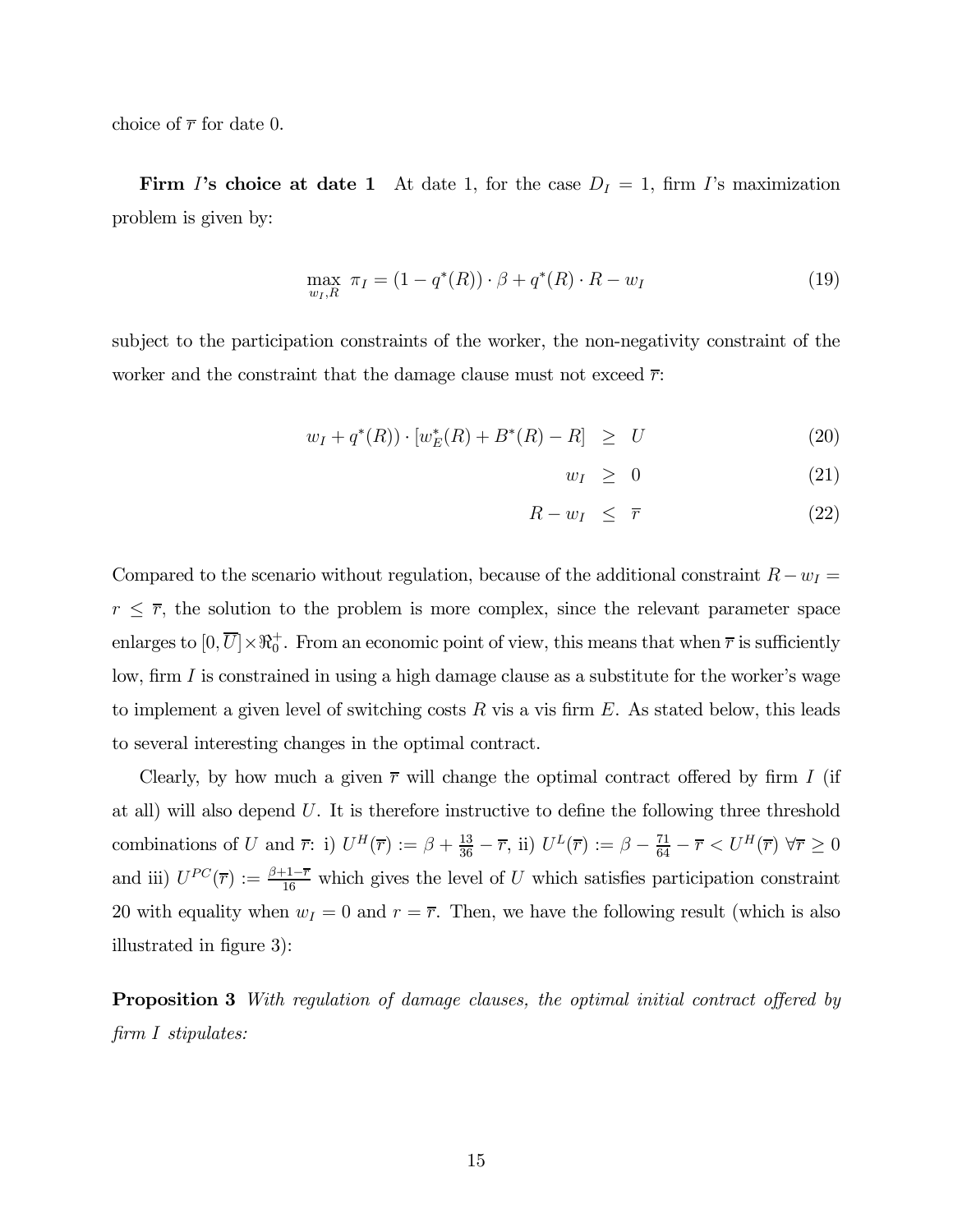| Region         | $w^*$    | $r^*$                 | $R^*(\overline{r}) \equiv w_I^* + r^*$ | Range                                                                                                     |
|----------------|----------|-----------------------|----------------------------------------|-----------------------------------------------------------------------------------------------------------|
| A1             | > 0      | $\overline{r}$        | $R^{\min}$                             | $U < U^L(\overline{r})$ and $\overline{r} < R^{\min}$                                                     |
| A2             | > 0      | $\overline{r}$        | $\in [R^{\min}, R^J)$                  | $U \in [\max(U^{L}(\overline{r}), U^{PC}(\overline{r})), U^{H}(\overline{r})]$ and $\overline{r} < R^{J}$ |
| A3             | > 0      | $\tau < \overline{r}$ | $R^J$                                  | $U > \max(U^H(\overline{r}), \frac{1}{36})$                                                               |
| B1             | $\Omega$ | $\overline{r}$        | $\in [R^{\min}, R^{\max})$             | $U < U^{PC}(\overline{r})$ and $\overline{r} \in [R^{\min}, R^{\max})$                                    |
| B2             | $\Omega$ | $\overline{\tau}$     | $\in (R^J, R^{\max})$                  | $U \in (\frac{1}{36}, \max(U^{PC}(\overline{r}), \frac{1}{64}))$ and $\overline{r} > R^J$                 |
| B <sub>3</sub> | $\Omega$ | $\overline{r}$        | $R^{\max}$                             | $U \leq U^{PC}(\overline{r})$ and $\overline{r} \geq R^{\max}$                                            |

Again, the worker accepts this contract independent of this outside option.



Proof. See Appendix D. ■

Figure 3: Optimal contract with regulation in  $U - \overline{r}$ -space.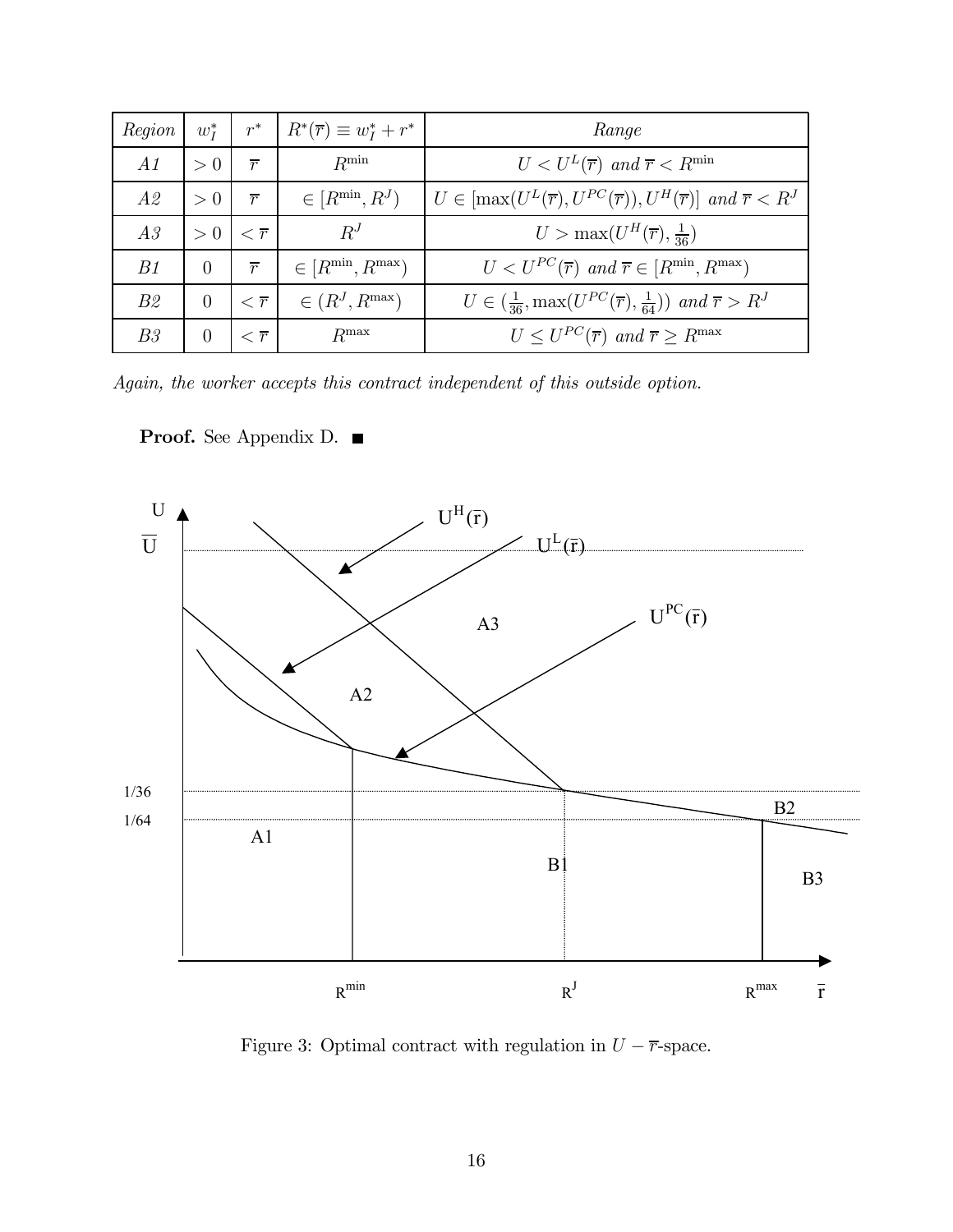The intuition is as follows: As seen in Proposition 2, absent any restriction on  $r$ , whenever  $w_I^* > 0$ , firm I keeps the worker at his reservation payoff U, in which case the optimal choice would be  $R^J$ . However, when additionally  $r \leq \overline{r}$  has to hold, this may no longer be optimal: When  $\bar{r}$  and/or U are sufficiently low, then firm I is willing to pay a positive wage not because of the participation constraint of the worker, but to distort  $R^*$  not too much from  $R<sup>J</sup>$  (region A1), thereby leaving a rent to the worker. For intermediate values of  $\overline{r}$  and/or U, implementing  $R<sup>J</sup>$  would require too high a wage so that firm I still optimally chooses some  $R^* < R<sup>J</sup>$  (region A2). In this case, the worker is kept at his reservation utility and no longer earns a rent. As for part A3), when  $\bar{r}$  and/or U is sufficiently high, firm I implements  $R^J$ with the minimum wage necessary to satisfy the worker's participation constraint. As for parts B1-B3, the worker does not get a positive wage and thus earns a rent, as long as U is sufficiently low (region B1). In region B2, by stipulating high damages, firm  $I$  us able to compensate for this and thus is able to eliminate the rent of the worker. Finally,  $\bar{r}$  becomes neutral when it is sufficiently high so that optimal contract is the same as in the scenario without regulation. Region B3 captures the case where  $U$  is very low, while the other two cases are captured by parts B2 and A3. Note finally that, whenever  $w_I^* > 0$ , the switching cost induced in equilibrium does not exceed  $R<sup>J</sup>$ , since the only reason to do so is a binding wealth constraint.

The Regulator's optimal choice of  $\bar{r}$  at date 0 Using the previous results, we can now determine the regulator's optimal choice of  $\overline{r}$  at date 0 depending on U. Since we have seen that an inefficiently high level of  $R$  is implemented for all  $U$  in the unregulated case. it can never be optimal for the regulator to set  $\overline{r} > R^{\text{max}}$ , because it can always replicate the outcome of the unregulated case by simply setting  $\bar{r} = R^{\text{max}}$  while the expected social surplus is strictly decreasing in R for  $R > R<sup>F</sup>$ . For the regulator's optimal choice, the following result holds:

**Proposition 4** At date 0, the regulator can induce  $R^F$  by setting

$$
\overline{r}^*(U) = \begin{cases} R^F & \text{for } U \in [0, \frac{1}{4}] \\ R^F + \frac{1}{4} - U & \text{for } U \in (\frac{1}{4}, R^F + \frac{1}{4}] \end{cases}
$$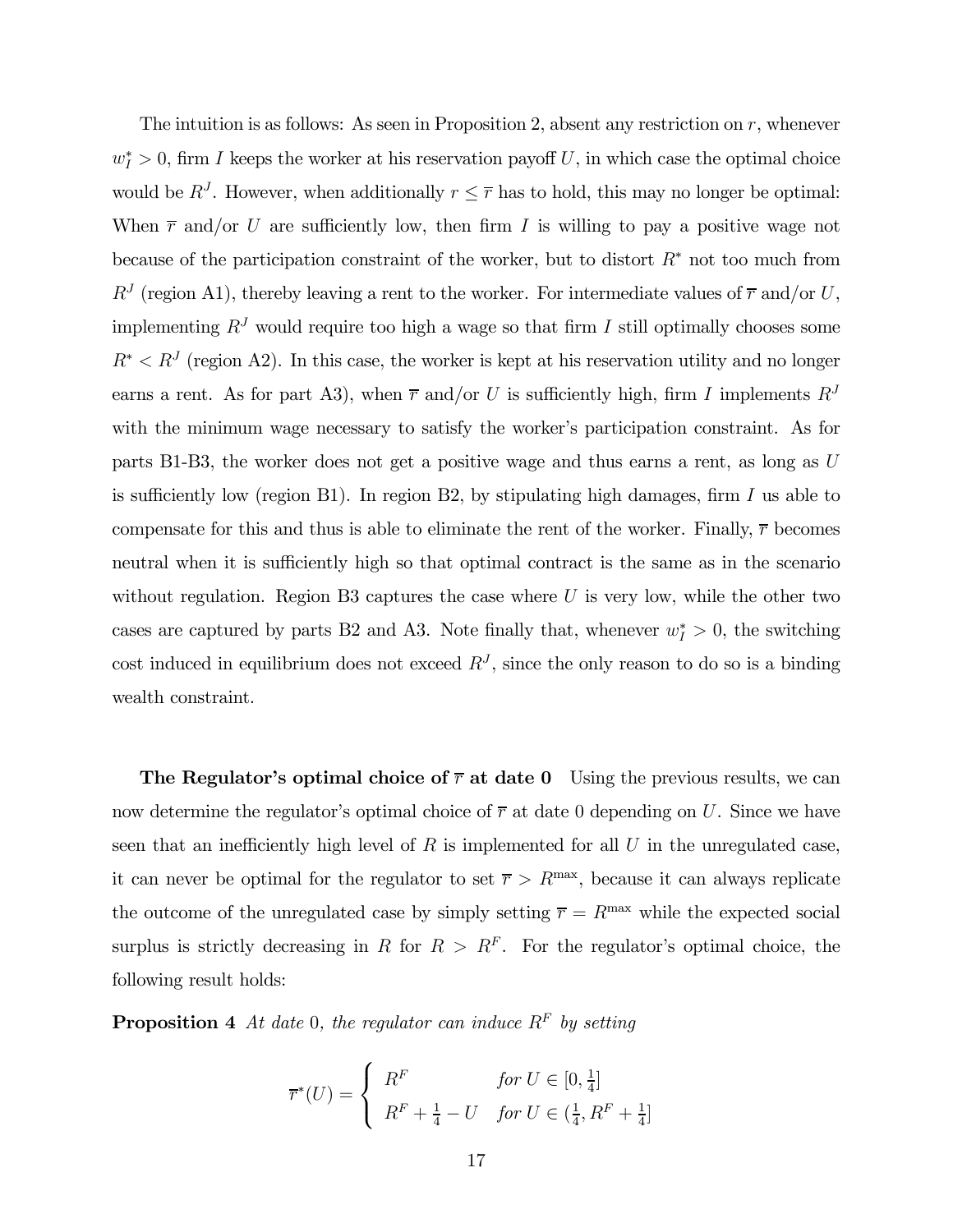When  $U \in (R^F + \frac{1}{4}, \overline{U})$ , then it is optimal for the regulator to set  $\overline{r}^*(U) \equiv 0$  thereby implementing some  $R \in (R^F, R^J)$ .

#### **Proof.** See Appendix E. ■

Intuitively, as long as U is sufficiently low, the regulator can simply implement  $R^F$  by choosing  $\overline{r} = R^F$  since  $w_I^* = 0$  holds in the continuation game (i.e. as long as we are in region B1). When U increases and  $w_I^* > 0$  holds in the continuation game (i.e. as we move to region A2), the regulator can still implement  $R^F$  by choosing  $\bar{r}$  appropriately. However, there is a limit due to  $\overline{r} \geq 0$ . Thus for all  $U > R^F + \frac{1}{4}$ ,  $R^F$  can no longer be reached and the best choice of the regulator is  $\overline{r}^* = 0$  so that  $R > R^F$  results. Thus, when U is sufficiently large, the best choice for the regulator is to impose a ban of damage clauses. Note that our result that the upper bound on enforceable damage clauses is not a constant, but depends, among others, on  $R^F = \beta - 1$  and U (and thus on the worker's productivity  $\beta$  and on the distribution of bargaining power between the worker and the firm) hints at an inefficiency associated with current penalty doctrine practice of setting the upper bound equal to expectation damages.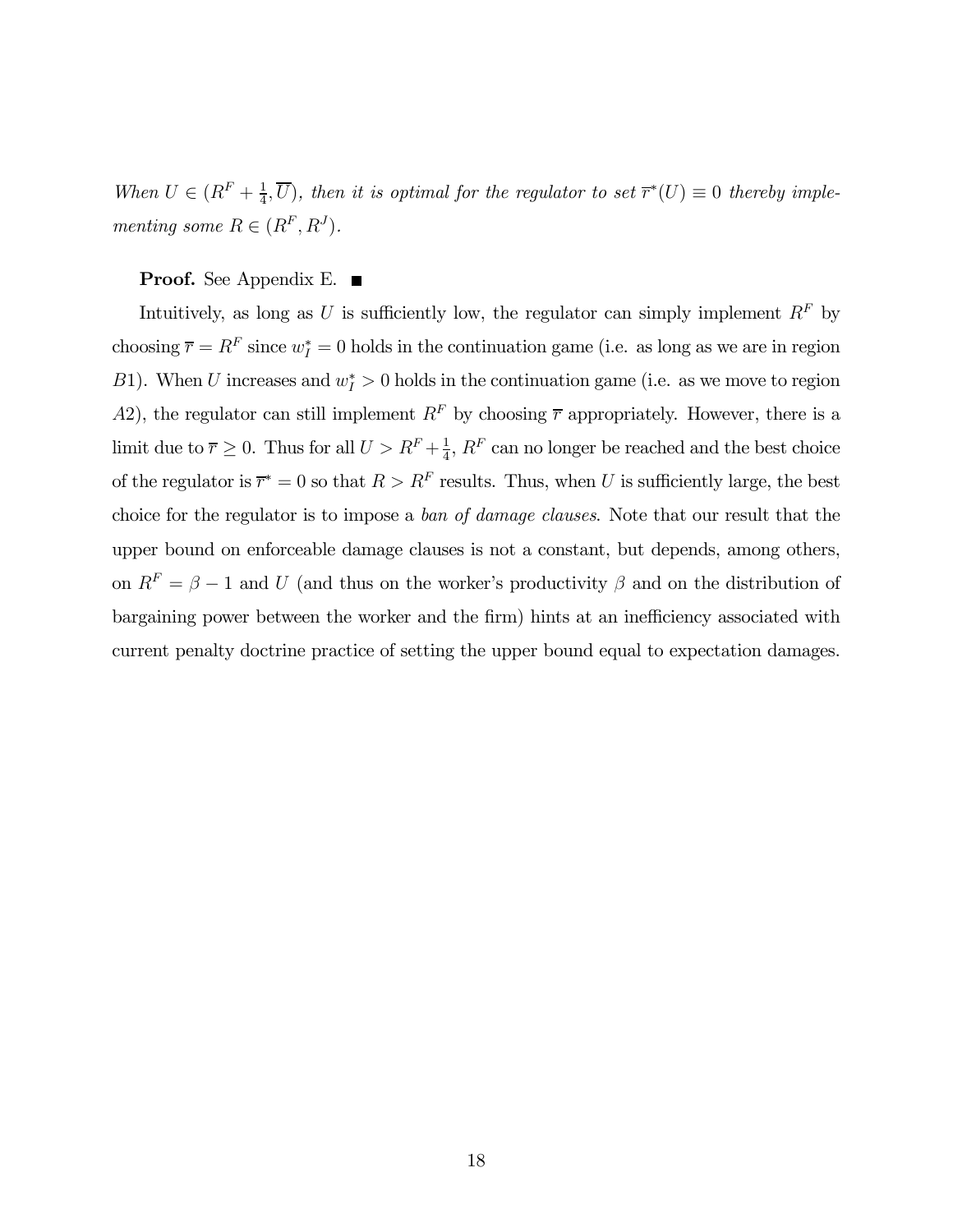

Figure 4: The optimal maximum damage clause in  $U - \overline{r}$ -space.

### 5 Comparison of both scenarios

In this section we compare the results from the regulated and the unregulated case. Using the result from Proposition 2, we know that in equilibrium, the minimum level of switching costs is  $R<sup>J</sup>$ . From Proposition 1 we know that expected social welfare is strictly decreasing in R in this range. Therefore the maximum level of expected social welfare attainable in the unregulated case is  $SW(R^J)$ . However, this is less than what can be achieved in the scenario with regulation, no matter in which region as it was shown that either  $R^F$  or some  $R^* < R^J$ is implemented and thus the minimum level of expected social welfare is strictly higher than  $SW(R<sup>J</sup>)$ . This is summarized in the following proposition: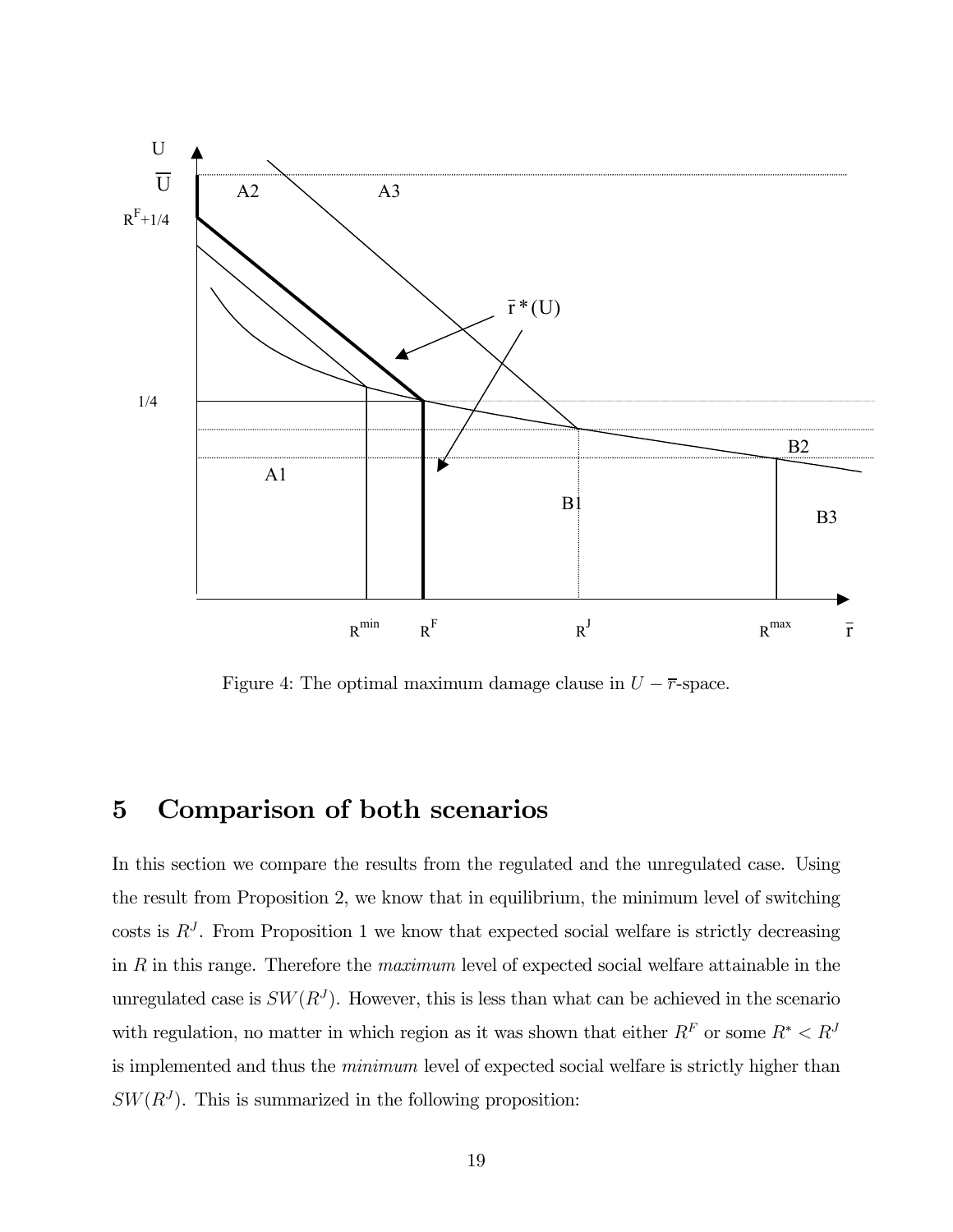**Proposition 5** For all  $U \in [0, \overline{U}]$ , the equilibrium switching costs are strictly higher in the unregulated case. As a result, expected social welfare is strictly higher in the regulated case.

Thus, this proposition provides a strong case for restricting the freedom of contract: For any U does an upper bound on the enforceable damage clauses increase expected social welfare.

### 6 Conclusion

The previous analysis provides a strong case why restricting the freedom of contract by putting an upper bound on contractually stipulated damage clauses is welfare improving: Due to a rent seeking motive, the initial parties to a contract have an incentive to write an excessive damage clause in the initial contract. This clause prevents efficient transfers of the worker for some realization of  $b_E$ . Moreover, when the non-negativity constraint for the wage rate is binding, firm I has an incentive to increase R even more to avoid/reduce the rent of the worker. The regulator can counterbalance these incentives by setting  $\bar{r}$  appropriately.

Since many assumptions underlie the analysis, some of them shall now be discussed in more detail:

**Non-negativity constraint for**  $w_I$  Concerning the supports for  $w_I$  and r, the alternative interpretation of  $w_I \geq 0$  as a wealth constraint appears somewhat critical, since this would imply that although the worker cannot afford to pay a wage  $w_I < 0$ , he is be able to pay any damage payment r. Note however, that he has to pay r only if he works for firm  $E$ , in which he gets  $w_E \ge 0$  in return. Of course, since he also receives the private benefit  $b_E$ , it is not assured that  $w_E > r$  holds in which case he might still need external funds to carry out the transfer. However at least, this suggests that a possible wealth constraint of the worker seems less strict with respect to r than with respect to  $w_I$ . Therefore, we believe that assuming this extreme case to be justified. Alternatively, one could assume that firm  $E$  has to pay r in which case the problem would disappear and the results would be qualitatively unchanged. However, this seems to contradict reality. In fact, one of the very few segments of the labor market in which damages are to be paid by the new employer is the market for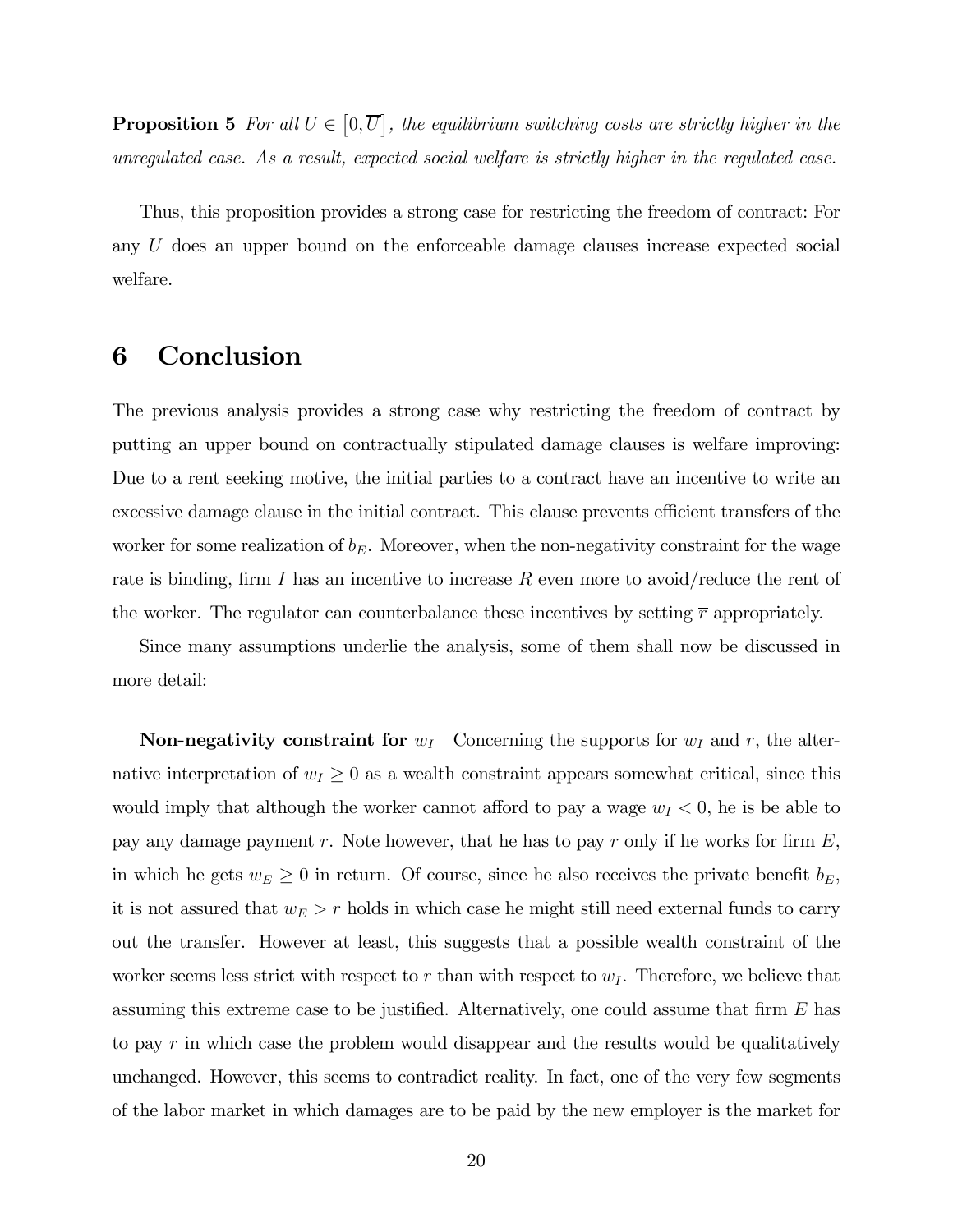professional athletes. Finally, the case  $w_I \in \Re$  is not an interesting one, because then the worker's participation constraint can always be made binding by a sufficiently low  $w_I$  which implies that firm I's offer will maximizes  $JS(R)$  minus a constant so that it will always offer  $R^J$ .

Bargaining between the worker and firm  $I$  Note that contrary to many applications in the literature, the size of the expected surplus to be shared ex ante among the worker and firm I is not fixed in our model but *endogenously determined* by the nature of the initial contract. Concerning the modeling assumption how the surplus is split in the initial contract, it is clear that one could alternatively assume that the worker and firm I engage in Nash bargaining by maximizing the generalized Nash-Product  $\pi_I^{\alpha} \pi_W^{1-\alpha}$  where  $\alpha \in (0,1)$  denotes the bargaining power of firm  $I^{15}$  However, apart from making the model less tractable, any split of the joint surplus which can be achieved when using the Nash bargaining approach by variation of  $\alpha$ , can also be achieved by varying U accordingly in the present model.<sup>16</sup> Therefore, it seems a reasonable approach to use the outside option of the worker as a proxy for his bargaining power while allowing firm I to make a take-it-or-leave-it offer.

Bargaining between the worker and firm  $E$  The assumption that the new firm is able to make a take-it-or-leave-it offer to the worker is strong but not crucial in order to derive the results qualitatively. What is important is that firm  $E$  reaps a positive share of the surplus. Otherwise, we would be back in the case in which there would be no externalities from contracting so that no rent seeking motive vis a vis firm  $E$  arises.<sup>17</sup> In this case, firm I and the worker would have the right incentives in case the worker's outside option is binding, while there would still be a rent reduction incentive for firm  $I$  when the nonnegativity constraint  $w_I \geq 0$  is binding.

Signaling and Screening Devices That workers are not able to signal their private information seems a reasonable assumption for some segments of the labor market while

<sup>&</sup>lt;sup>15</sup>For example, the paper by Diamond and Maskin (1979) discussed above analyzes a model with Nash bargaining to illustrate the existence of the rent seeking motive vis-à-vis third parties.

 $16$ See also Demougin and Helm  $(2005)$ .

<sup>&</sup>lt;sup>17</sup>See Shavell (1980), Rogerson (1984) or Chung (1992) (for  $\alpha = 0$ ).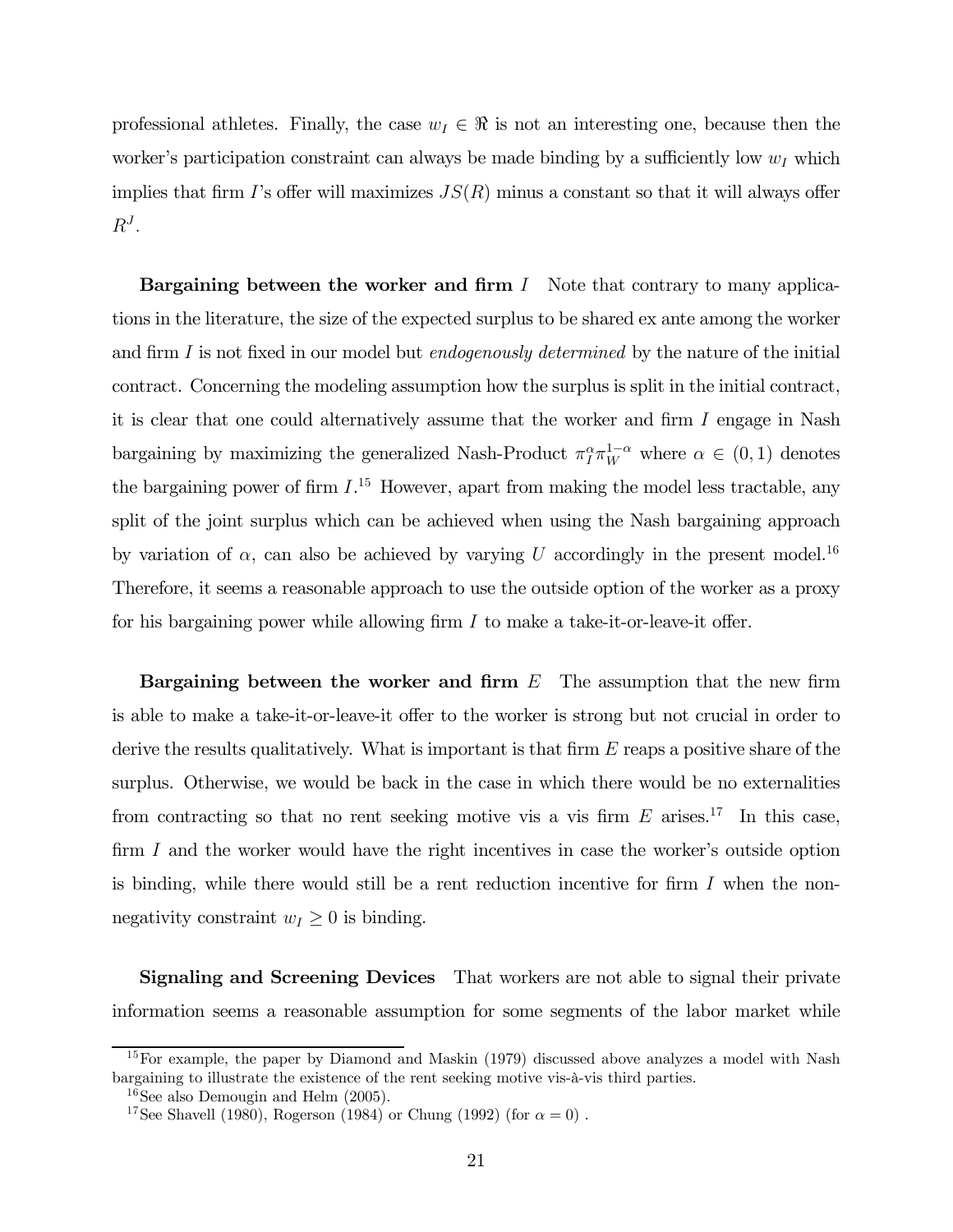it is not for others where it might well be the case that signaling is either not possible or excessively costly. Since firm  $E$  is assumed to have only the possibility of offering a wage rate  $w_E$  to the worker, it is clear that there is no way in inducing different types to act differently since there would have to be at least a second choice variable which could be used in order to ensure incentive compatibility. Clearly, one might want to enrich the model in that direction.

Another interesting extension would be to include investment choices. For example, in case that the productivity of the worker in firms I and E is a function of firm I's (general) investment, reducing the initial parties' ability to stipulate liquidated damages would lead to lower investment incentives, which presumably would make the results concerning the desirability of such kinds of restrictions less unambiguous. This issue awaits further research.

#### **APPENDIX**

### A Proof of Lemma 1

**Part i):** Follows immediately from substituting the equilibrium values in  $(5)$ ,  $(6)$  and the definition of B.

**Part ii):** From (8), applying the implicit function theorem we have

$$
\frac{dw_E^*}{dR} = \frac{(-1) \cdot [f(R - w_E^*) + f'(R - w_E^*)(\beta - w_E^*)]}{(-1) \cdot [2f(R - w_E^*) + f'(R - w_E^*)(\beta - w_E^*)]}.
$$

At an interior solution, the second order condition  $(-1) \cdot (2f(R - w_E^*) + f'(R - w_E^*)(\beta - w_E^*))$ 0 must hold. As for the numerator, as long as  $F(\cdot)$  is not too concave such that also  $-f(R - w_E^*) - f'(R - w_E^*)(\beta - w_E^*) < 0$ , we have

$$
-f(R - w_E^*) - f'(R - w_E^*)(\beta - w_E^*) > -2f(R - w_E^*) - f'(R - w_E^*)(\beta - w_E^*)
$$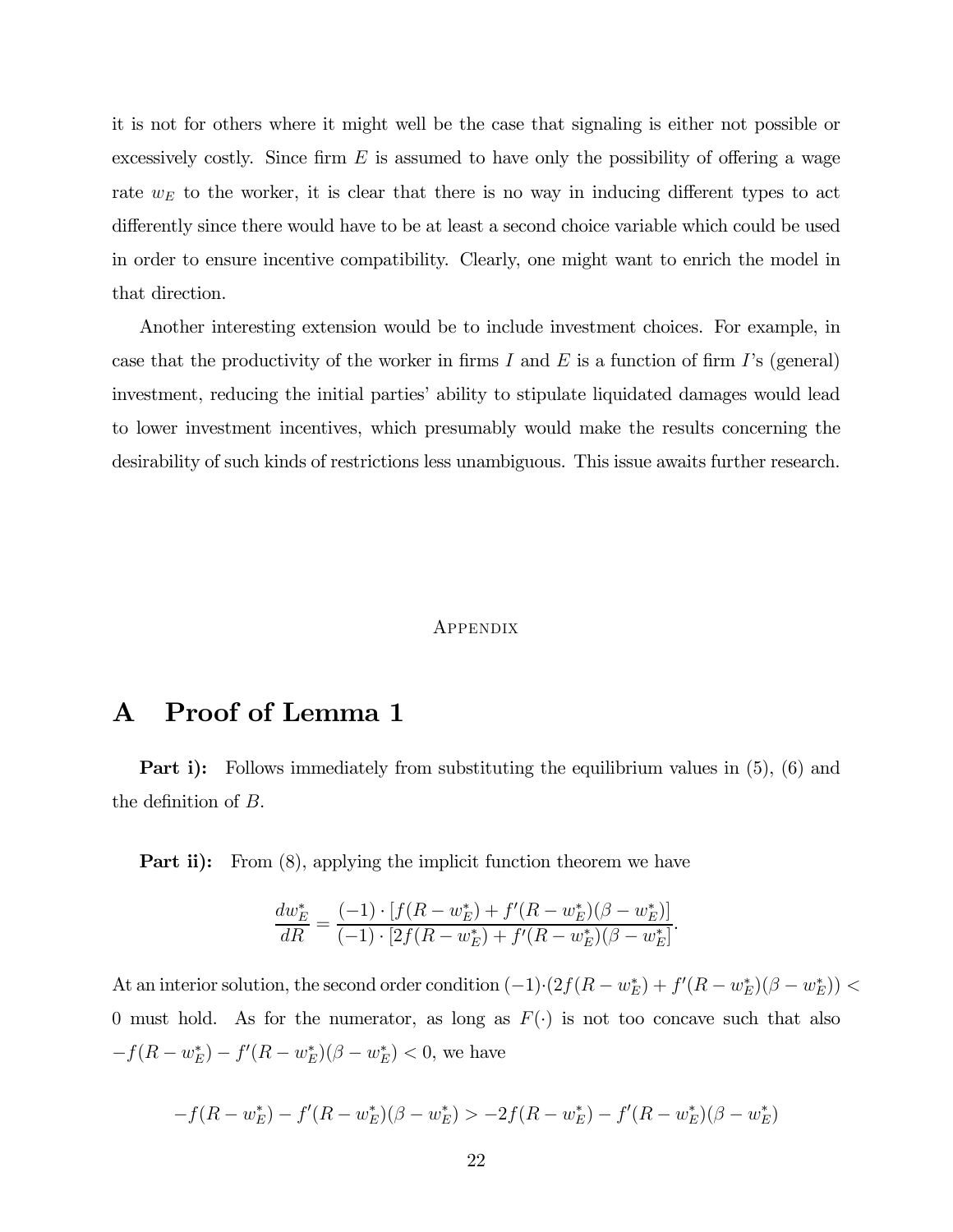since  $f(R - w_E^*) > 0$  and thus  $0 < \frac{dw_E^*}{dR} < 1$  holds. Note that at an interior solution,  $(\beta - w_E^*)$  must be non-negative since otherwise, firm E would obtain a negative payoff and thus prefer its reservation payoff of zero to making an offer to the worker.

From this result, it follows that  $\frac{db_E^*}{dR} = 1 - \frac{dw_E^*}{dR} > 0$  and  $\frac{dq^*}{dR} = -f(R - w_E^*)(1 - \frac{dw_E^*}{dR}) < 0$ . For the comparative statics result for  $B^*$  we have

$$
\frac{dB^*}{dR} = \frac{\int\limits_{\tilde{b}_E^*(R)}^{\tilde{a}} f(b)db \cdot \left(-\tilde{b}_E^* \cdot f(\tilde{b}_E^*) \cdot \frac{d\tilde{b}_E^*}{dR}\right) - \int\limits_{\tilde{b}_E^*(R)}^{\tilde{a}} b \cdot f(b)db \cdot \left(-f(\tilde{b}_E^*) \cdot \frac{d\tilde{b}_E^*}{dR}\right)}{\left(\int\limits_{\tilde{b}_E^*(R)}^{\tilde{a}} f(b)db\right)^2}
$$
\n
$$
= \frac{\left(-f(\tilde{b}_E^*) \cdot \frac{d\tilde{b}_E^*}{dR}\right) \left(\tilde{b}_E^* \cdot \int\limits_{\tilde{b}_E^*(R)}^{\tilde{a}} f(b)db - \int\limits_{\tilde{b}_E^*(R)}^{\tilde{a}} b \cdot f(b)db\right)}{\left(\int\limits_{\tilde{b}_E^*(R)}^{\tilde{a}} f(b)db\right)^2} > 0.
$$

Note that the second term in the numerator is negative, i.e.

$$
\widetilde{b}_{E}^{*} < \frac{\int\limits_{b_{E}(R)}^{a} b \cdot f(b) db}{\int\limits_{\widetilde{b}_{E}^{*}(R)} f(b) db} = B
$$

holds, because the expected value cannot be smaller than the lower bound of the integral.

# B Proof of Proposition 1

For the comparison of  $R^F$  and  $R^J$ , it suffices to compare the first order conditions (15) and (17): Since the term  $\left[q^*(R^J)(\beta - w_E^*) + q^*(R^J)(-\frac{dw_E^*}{dR})\right]$  in (17) (measuring the effect of an increase of  $R$  on the expected profits of firm  $E$ ) is negative, the marginal cost of increasing R for the worker and firm I is lower than the social marginal cost. Therefore,  $R^{J} > R^{F}$ holds which, from Lemma 1 also implies  $q^*(R^J) < q^*(R^F)$ .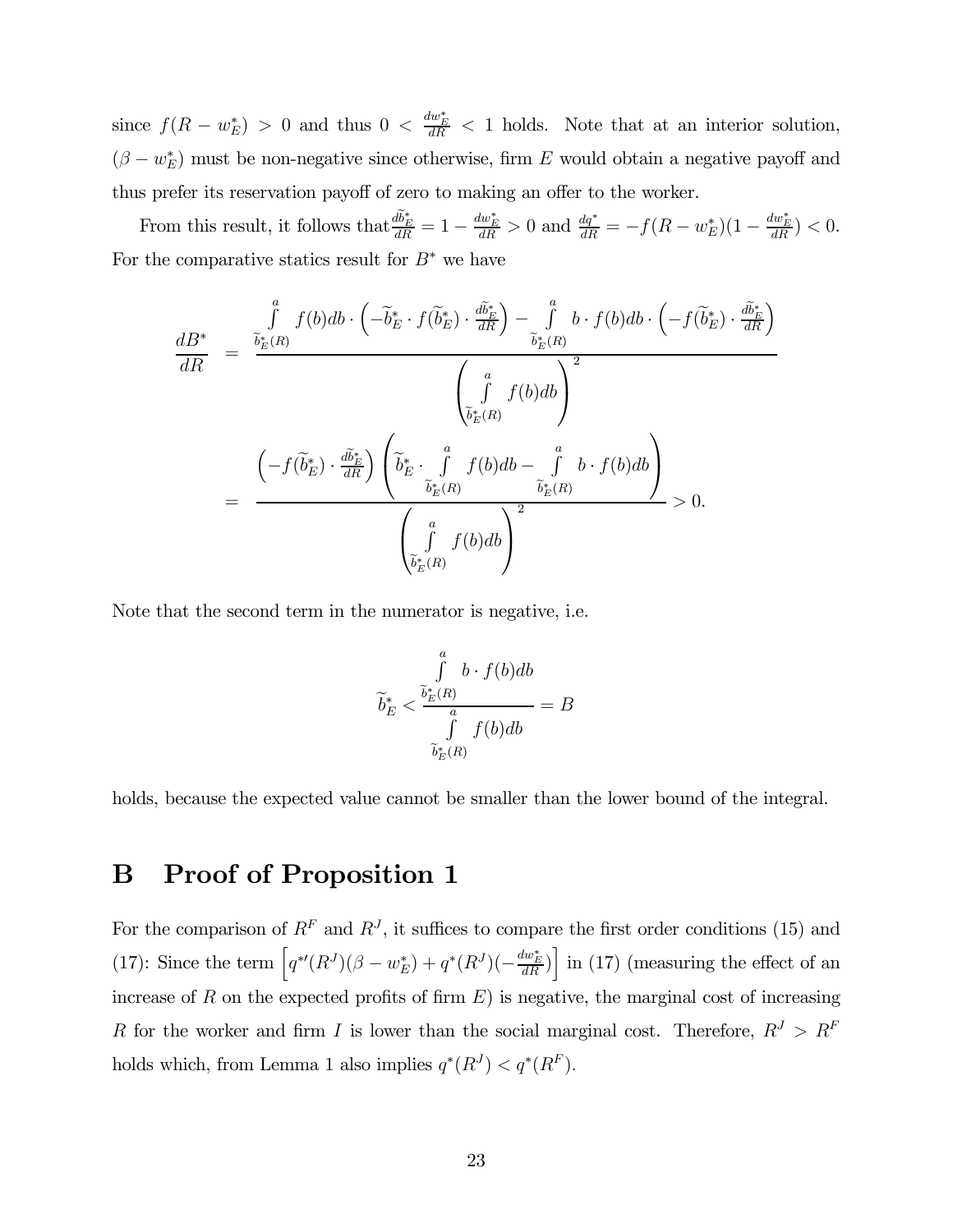### C Proof of Proposition 2

After simplifying, firm I's maximization can be re-written in the standard form for non-linear programming:

$$
\max_{w_I, R} (1 - \frac{1 - R + \beta}{4}) \cdot \beta + (\frac{1 - R + \beta}{4}) \cdot R - w_I
$$
  
s.t.  $-U \ge -w_I + \frac{1}{16}(1 - R + \beta)(R - 1 - \beta)$   
 $0 \ge -w_I$ 

The Lagrangian  $Z$  is then given by

$$
Z = (1 - \frac{1 - R + \beta}{4}) \cdot \beta + (\frac{1 - R + \beta}{4}) \cdot R - w_I - y_1 \left( -w_I + \frac{1}{16} (1 - R + \beta)(R - 1 - \beta) \right) + y_2 w_I
$$

where  $y_1$  and  $y_2$  denote the respective multipliers. The objective function is quasi-concave in R and  $w_I$  and both constraints are quasi-convex in R and  $w_I$ . Moreover, since neither the objective function is strictly concave in  $R$ ,  $w_I$  nor are all constraints strictly convex in  $R$ ,  $w_I$ , to apply the result by Arrow and Enthoven  $(1961)$ , two further conditions must be met.<sup>18</sup> Arrow and Enthoven (1961) prove that when this is the case, the Kuhn-Tucker conditions are sufficient for a maximum. For your case, the respective Kuhn-Tucker conditions are

$$
\frac{\partial Z}{\partial R} = (2\beta - 2R + 1) + y_1(\frac{R - 1 - \beta}{8}) = 0
$$
\n(23)

$$
\frac{\partial Z}{\partial w_I} = -1 + y_1 + y_2 \stackrel{!}{=} 0 \tag{24}
$$

$$
-U \geq -w_I + \frac{1}{16}(1 - R + \beta)(R - 1 - \beta) \tag{25}
$$

$$
0 \geq -w_I \tag{26}
$$

$$
y_1, y_2 \geq 0 \tag{27}
$$

$$
0 = y_1 \left[ w_I - \frac{1}{16} (1 - R + \beta)(R - 1 - \beta) - U \right]
$$
 (28)

$$
0 = y_2 w_I \tag{29}
$$

<sup>&</sup>lt;sup>18</sup>These conditions are that i) there must exist a point  $(R^0, w_I^0)$  for which all constraints are satisfied as strict inequalities and ii), there must not exist a point  $(R^1, w_I^1)$  at which the partial derivatives of all constraints with resepct to  $R$ , and  $w_I$  are zero. Both conditions are met in the present context.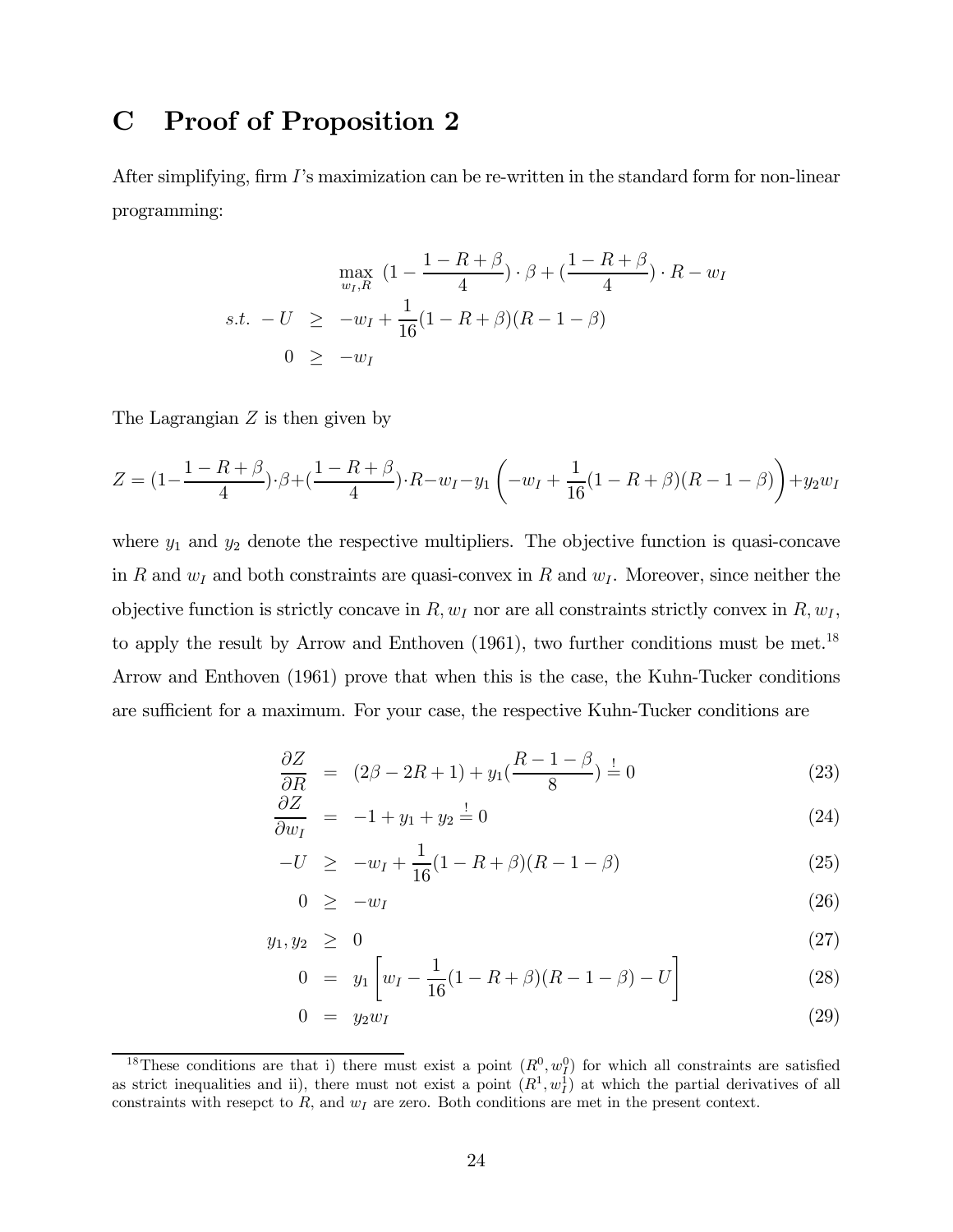First, consider a solution with  $w_I^* > 0$ , which implies  $y_2 = 0$  (from (29)) and  $y_1 = 1$ . Then (23) yields  $R^* = \beta + \frac{1}{3} = R^J$  while (25) must be binding so that  $w_I = U - \frac{1}{36}$  which is positive for all  $U > \frac{1}{36}$  so that this is the solution to the problem for all  $U > \frac{1}{36}$ . This explains part i) of the Proposition.

When  $w_I^* = 0$  then  $y_2 \geq 0$ . Case 1:  $y_2 = 0$  which implies  $y_1 = 1$ . Again (23) yields  $R^* = \beta + \frac{1}{3} = R^J$  while (25) yields  $w_I = U - \frac{1}{36}$  which is strictly increasing in U and equal to zero for  $U = \frac{1}{36}$ . Case 2:  $y_2 > 0$ . Again we have two sub-cases: Case 2a:  $0 < y_2 < 1$  and  $y_1 = 1 - y_2 > 0$ . In this case, constraint (25) must also be binding so that we have a system with 3 equations ((23), (24) and (25)) and three endogenous variables  $(R, y_1, y_2)$  which gives  $R^* = \tau$ ,  $y_1 = 2 \frac{2\beta + 1 - 2\tau}{\tau - 2\tau + 2\beta + 1 - \beta}$  and  $y_2 = \frac{\gamma + 2\tau - 2\beta + 1 - \beta - 2}{\tau - 2\tau + 2\beta + 1 - \beta}$ , where  $\tau(U) = 1 + \beta - 4\sqrt{U}$ . We then have  $y_1, y_1 > 0$  for  $U \in (\frac{1}{64}, \frac{1}{36})$  which implies that  $R^* \in (\beta + \frac{1}{3}, \beta + \frac{1}{2}) = (R^J, R^{\max})$ .

Case 2b:  $y_2 = 1$  which implies  $y_1 = 0$ . In this case, (23) yields  $R = \beta + \frac{1}{2} = R^{\text{max}}$ . Then, (25) is satisfied for  $U < \frac{1}{64}$ .

As for part iv), the worker earns at least his outside option and therefore always chooses to accept firm I's offer.

# D Proof of Proposition 3

The programming problem is identical to the one in the scenario without regulation, except that we have an additional constraint  $(22)$ , which is also quasi-convex in R and  $w<sub>I</sub>$ . Denoting the respective multiplier by  $y_3$ , the Lagrangian is

$$
Z = (1 - \frac{1 - R + \beta}{4}) \cdot \beta + (\frac{1 - R + \beta}{4}) \cdot R - w_I
$$
  
-y<sub>1</sub> $\left(-w_I + \frac{1}{16}(1 - R + \beta)(R - 1 - \beta)\right) + y_2w_I - y_3[R - w_I]$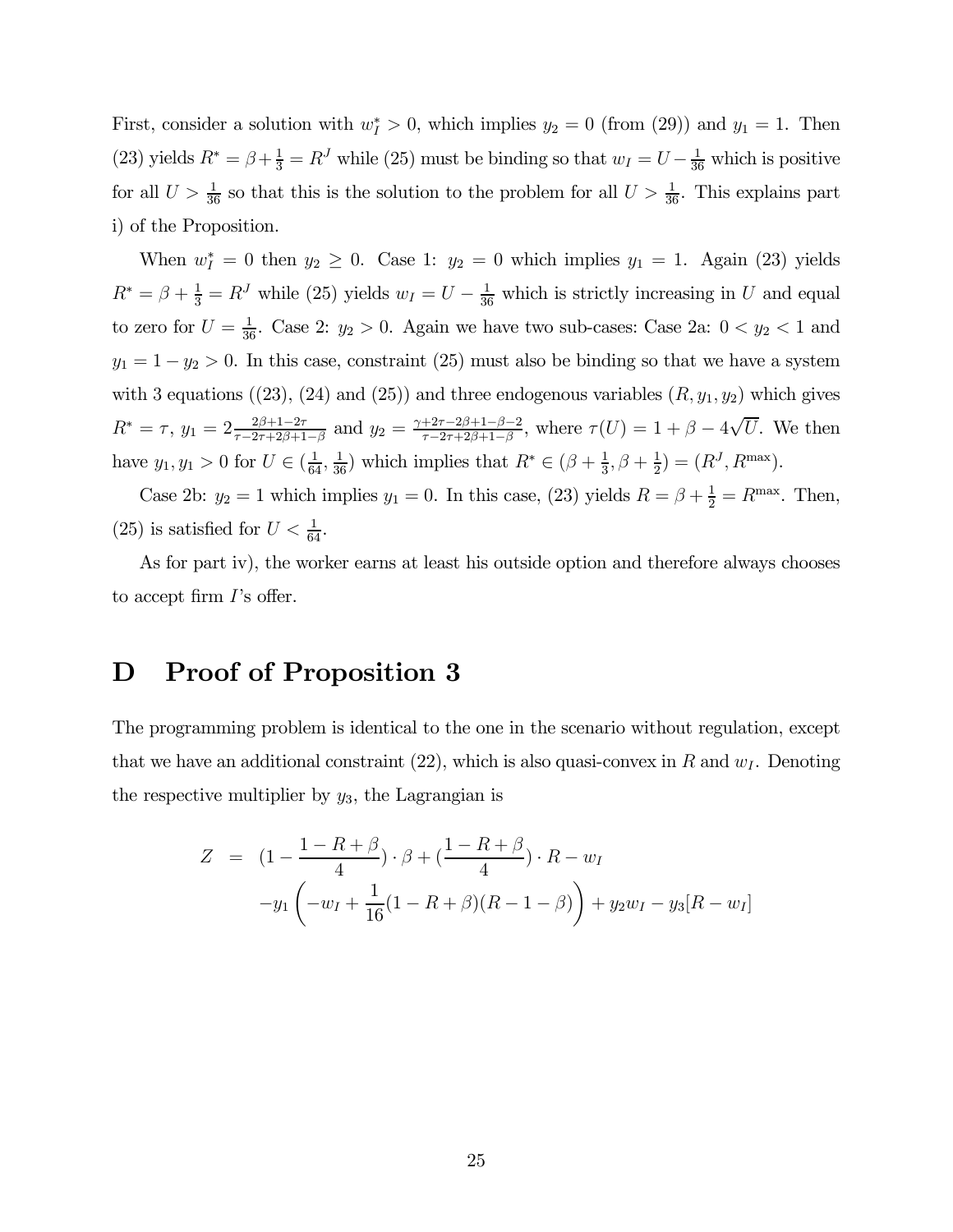for which the respective Kuhn-Tucker conditions are

$$
\frac{\partial Z}{\partial R} = (2\beta - 2R + 1) + y_1(\frac{R - 1 - \beta}{8}) - y_3 = 0 \tag{30}
$$

$$
\frac{\partial Z}{\partial w_I} = -1 + y_1 + y_2 + y_3 = 0 \tag{31}
$$

$$
-U \geq -w_I + \frac{1}{16}(1 - R + \beta)(R - 1 - \beta) \tag{32}
$$

$$
0 \geq -w_I \tag{33}
$$

$$
\overline{r} \geq R - w_I \tag{34}
$$

$$
y_1, y_2, y_3 \geq 0 \tag{35}
$$

$$
0 = y_1 \left[ w_I - \frac{1}{16} (1 - R + \beta)(R - 1 - \beta) - U \right]
$$
 (36)

$$
0 = y_2 w_I \tag{37}
$$

$$
0 = y_3 \left[ \overline{r} - R - w_I \right] \tag{38}
$$

We start with parts A1-A3 where  $w_I^* > 0$  so that it follows from (37) that  $y_2 = 0$ must hold. Thus we have to consider 3 cases: Case 1 (which explains part A1 of the Proposition):  $y_1 = 0$  and therefore  $y_3 = 1$ . In this case, from (30) we get  $R^* = \beta - \frac{3}{2} = R^{\min}$  and, from (38),  $w_I^* = R^{\min} - \overline{r} > 0$  for all  $\overline{r} < R^{\min}$  and thus,  $r^* = \overline{r}$  holds. From the participation constraint we have

$$
-U + w_I^* - \frac{1}{16}(1 - R^* + \beta)(R^* - 1 - \beta) \ge 0 \Leftrightarrow U \le \beta - \frac{71}{64} - \overline{r} = U^L(\overline{r}).
$$

Case 2 (A2):  $y_1 > 0$  and  $y_3 > 0$ : For this case, (30), (31), (36) and (38) must hold simultaneously, so that we have 4 equations for 4 endogenous variables  $(R, w_1, y_1, y_3)$  with solution  $R^* = \rho$ ,  $w_I^* = \rho - \overline{r}$ ,  $y_1^* = 2 \frac{2\rho - 2\beta + 3}{2\rho - \rho - 2\beta - 1 + \beta + 8}$ ,  $y_3^* =$  $\frac{2\beta-1+\beta+2-2\rho-\rho}{2\rho-\rho-2\beta-1+\beta+8}$  where

$$
\rho(U) = \beta - 7 + 4\sqrt{3 + \overline{r} - \beta + U}.
$$

One calculates that  $y_1$  is strictly increasing in  $\rho$ , so that  $y_1 > 0 \Leftrightarrow \rho > R^{\min}$ while  $y_3$  is strictly decreasing in  $\rho$  so that  $y_3 > 0 \Leftrightarrow \rho < \beta + \frac{1}{3} = R^J$ . Using the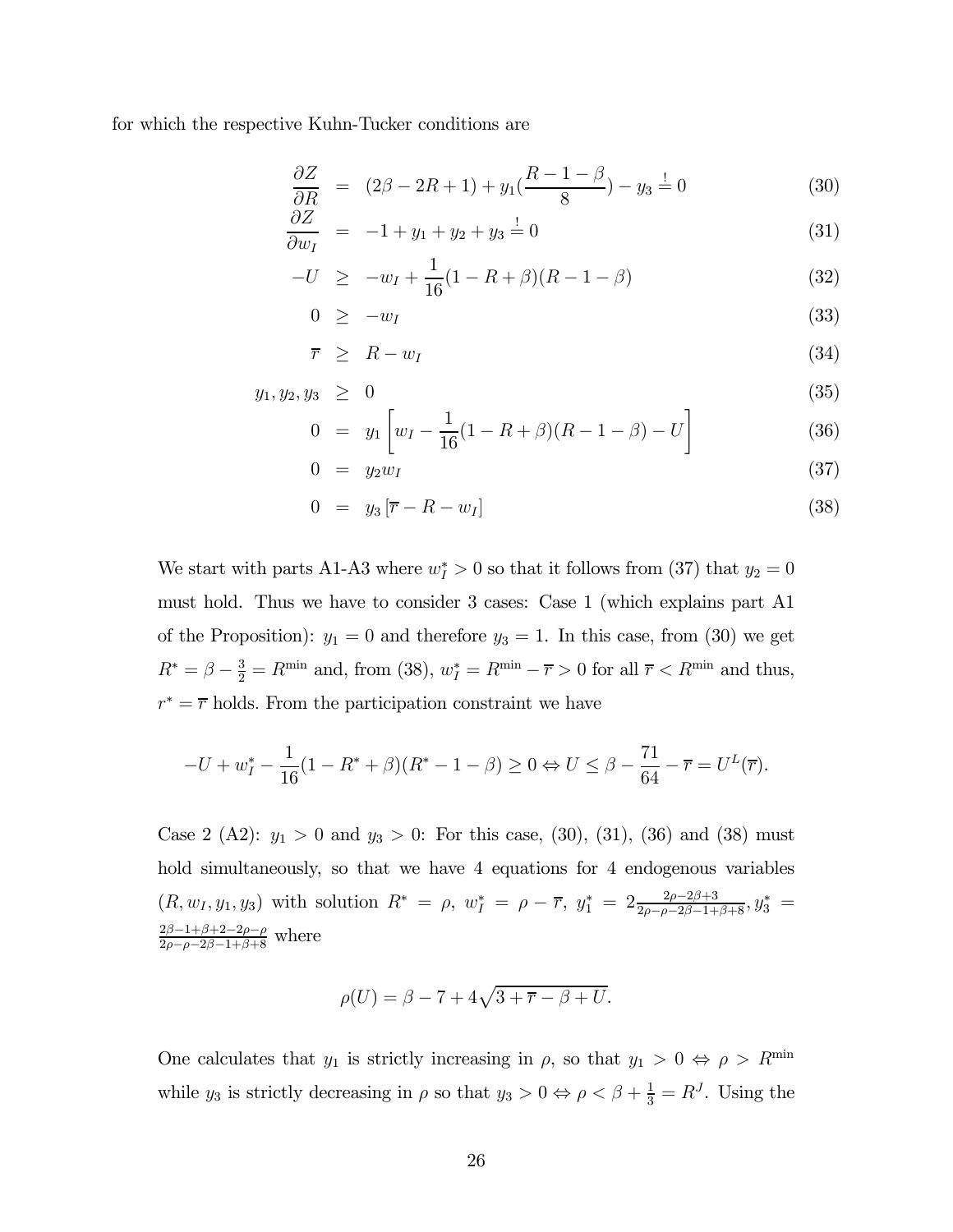definition for  $\rho$ , this is easily be transformed into a condition in U for which one gets

$$
\rho(U) \in (R^{\min}, R^J) \Leftrightarrow U \in (U^L(\overline{r}), U^H(\overline{r}))
$$

Finally, we have  $w_I > 0 \Leftrightarrow U > \frac{(\beta + 1 - \overline{r})^2}{16} = U^{PC}(\overline{r})$ . These conditions have to be compatible with each other. Therefore, one calculates that that  $U^L(\overline{r}) >$  $(<)U^{PC}(\overline{r})$  for all  $\overline{r} < (>)R^{min}$  and  $U^H(\overline{r}) > (<)U^{PC}(\overline{r})$  for all  $\overline{r} < (>)R^J$ . Therefore, in the relevant interval  $(R^{\min}, R^{J})$ , the relevant condition becomes  $U \in [\max(U^{L}(\overline{r}), U^{PC}(\overline{r})), U^{H}(\overline{r})]$  as stated in the proposition.

Case 3 (A3):  $y_1 = 1$  and thus  $y_3 = 0$ : In this case, (30) and (36) must hold with equality, which yields  $R^* = \beta + \frac{1}{3} = R^J$  and  $w_I^* = U - \frac{1}{36}$  which is strictly increasing in U and therefore positive for  $U > \frac{1}{36}$  so that the condition becomes again  $U > \frac{1}{36}$ . Moreover, (34) is satisfied when

$$
w_I^* \ge R^* - \overline{r} \Leftrightarrow U \ge \beta + \frac{13}{36} - \overline{r} = U^H(\overline{r}).
$$

Now consider the parts of the proposition where  $w_I^* = 0$  (B1-B3): Again, we have to consider three cases:

Case 1 (B1):  $y_1 = 0$ ,  $y_2 \ge 0$  and  $y_3 > 0$ : In this case, one has to solve the equation system with Eqns. (30), (31) and (38) for three endogenous variables  $(R, y_2, y_3)$  which yields  $R = \overline{r}$ ,  $y_2 = \frac{1}{4}(3 - 2\beta + 2\overline{r})$ , and  $y_3 = \frac{1}{4}(2\beta + 1 - 2\overline{r})$ .  $y_2$  is strictly increasing in  $\overline{r}$  and therefore non-negative for  $\overline{r} \ge \beta - \frac{3}{2} = R^{\min}$  while  $y_3$  is strictly decreasing in  $\overline{r}$  and positive for  $\overline{r} < \beta + \frac{1}{2} = R^{\text{max}}$ . To check for which levels of U this is consistent with  $w_I^* = 0$  and condition (32), substitute  $R^*$  and  $w_I^* = 0$  in (32) to yield  $U \leq \frac{(\beta + 1 - \overline{r})^2}{16} = U^{PC}(\overline{r}).$ 

Case 2 (B2):  $y_1 > 0$ ,  $y_2 \ge 0$ , and  $y_3 = 0$ : For this case, the equation system to solve consists of Eqns. (30), (31) and (36) for three endogenous variables  $(R, y_1, y_2)$  which leads to solution  $R^* = \phi$ ,  $y_1 = 2 \frac{2\beta + 1 - 2\phi}{\phi + 2\beta + 1 - \beta - 2\phi}$ , and  $y_2 = \frac{2\phi + \phi - 2\beta + 1 - \beta - 2}{\phi + 2\beta + 1 - \beta - 2\phi}$  where  $\phi(U) = \beta + 1 - 4\sqrt{U}$ .

Substituting this into  $y_1$  and  $y_2$  reveals that  $y_1 > 0 \Leftrightarrow U > \frac{1}{64}$  and that  $y_2 \ge 0 \Leftrightarrow U \le \frac{1}{36}$ . Moreover, we have  $\phi(U = \frac{1}{64}) = R^{\text{max}}$  and  $\phi(U = \frac{1}{36}) = R^{J}$ . Finally, we have to determine the levels of U for which (32) is also satisfied: Solving  $\overline{r} - R^* \ge 0$  for U yields  $U \ge \frac{(\beta + 1 - \overline{r})^2}{16}$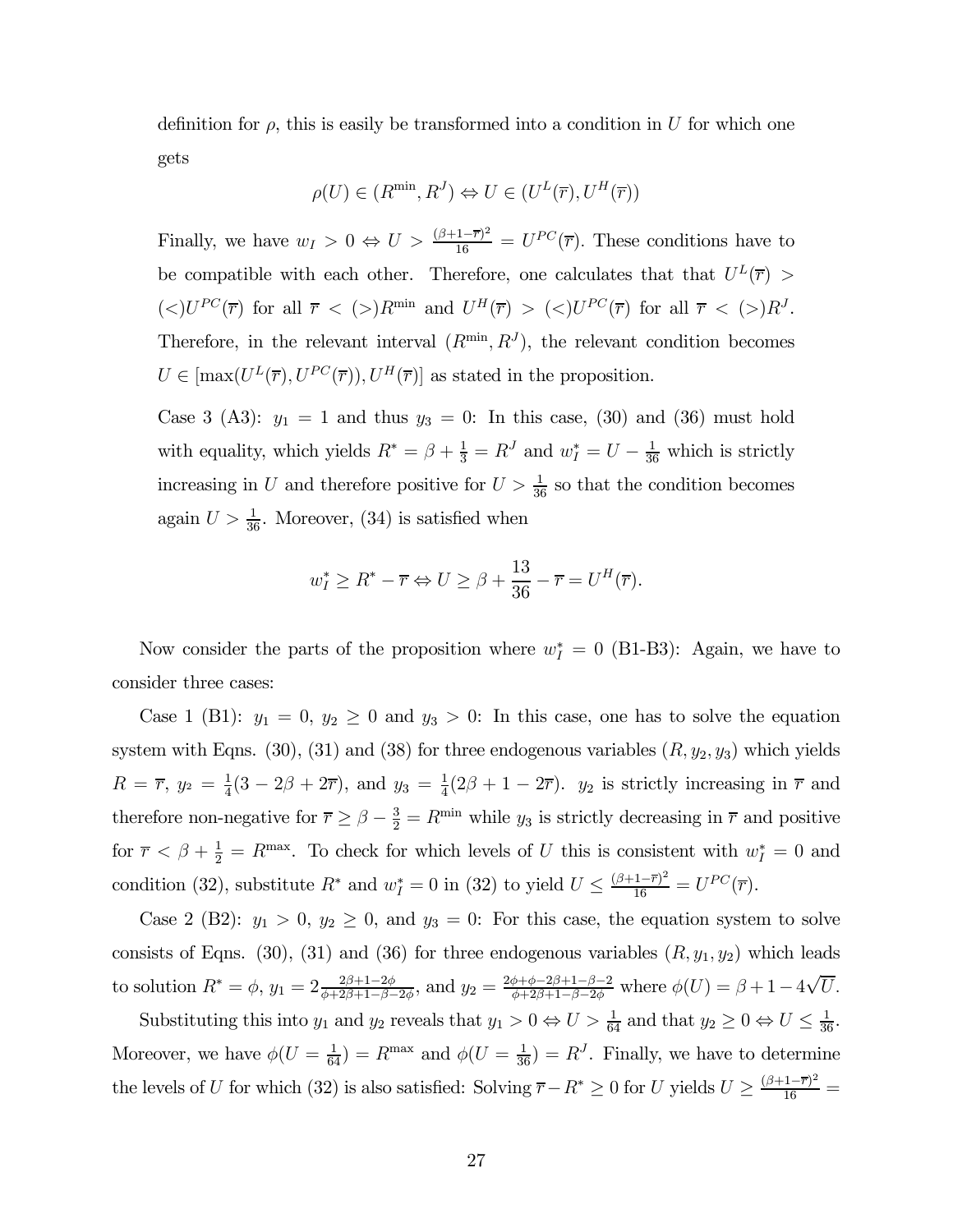$U^{PC}(\overline{r})$ . Since  $U^{PC}(\overline{r})$  is decreasing in  $\overline{r}$ , we have  $U^{PC}(\overline{r}) > (<) \frac{1}{64}$  for all  $\overline{r} > (<)R^{max}$  which leads to the relevant range  $U \in (\frac{1}{36}, \max(U^{PC}(\overline{r}), \frac{1}{64}))$  as stated in the proposition.

Case 3 (B3):  $y_1 = 0$ ,  $y_2 = 1$ , and  $y_3 = 0$ : For this last case, (30) yields  $R^* = \beta + \frac{1}{2} = R^{\text{max}}$ . Since this case is only relevant for  $\overline{r} \ge R^{\text{max}}$ , condition (34) is trivially satisfied. For (32), substituting  $R^*$  and  $w_I^* = 0$  yields  $U \leq \frac{1}{64}$ .

### E Proof of Proposition 4

Given the continuation game as established by Proposition 3, the regulator maximizes expected social welfare with respect to  $\bar{r}$ . As for part i), as long as  $w_I^* = 0$  holds on the equilibrium path,  $R^F = \beta - 1$  can be achieved by simply setting  $\bar{r} = R^F$ . The threshold value for U, for which this is no longer possible is determined by setting  $\bar{r} = R^F$  in the equation according to which is  $w_I^* = 0$  holds, i.e.

$$
U^{PC}(\overline{r} = R^F) = \frac{(\beta + 1 - R^F)^2}{16} = \frac{1}{4}
$$

For  $U > \frac{1}{4}$  and at  $\overline{r} = R^F$  we are no longer in region B1 but in region A2. Also in this case,  $R^F$  can be implemented as long as U is not too high: Setting  $\rho$  as given above equal to  $R^F$ and solving for U yields  $\overline{r}^* = R^F + \frac{1}{4} - U$ . Thus, the maximum level of U for which  $R^F$  can be implemented by a non-negative  $\overline{r}$  is  $U = R^F + \frac{1}{4}$ . For all  $U > R^F + \frac{1}{4}$ , we are still in region A1 so that the worker's participation constraint will be binding. This means that even for  $\overline{r} = 0$  we already have  $w_I^* > R^F$  and thus the best the regulator can do is not increasing R even further by choosing  $\overline{r} = 0$ . Since  $U^H(\overline{r} = 0) > \beta$ , it follows from our initial assumption  $\beta > \overline{U}$  that the resulting level of R is strictly lower than  $R<sup>J</sup>$ .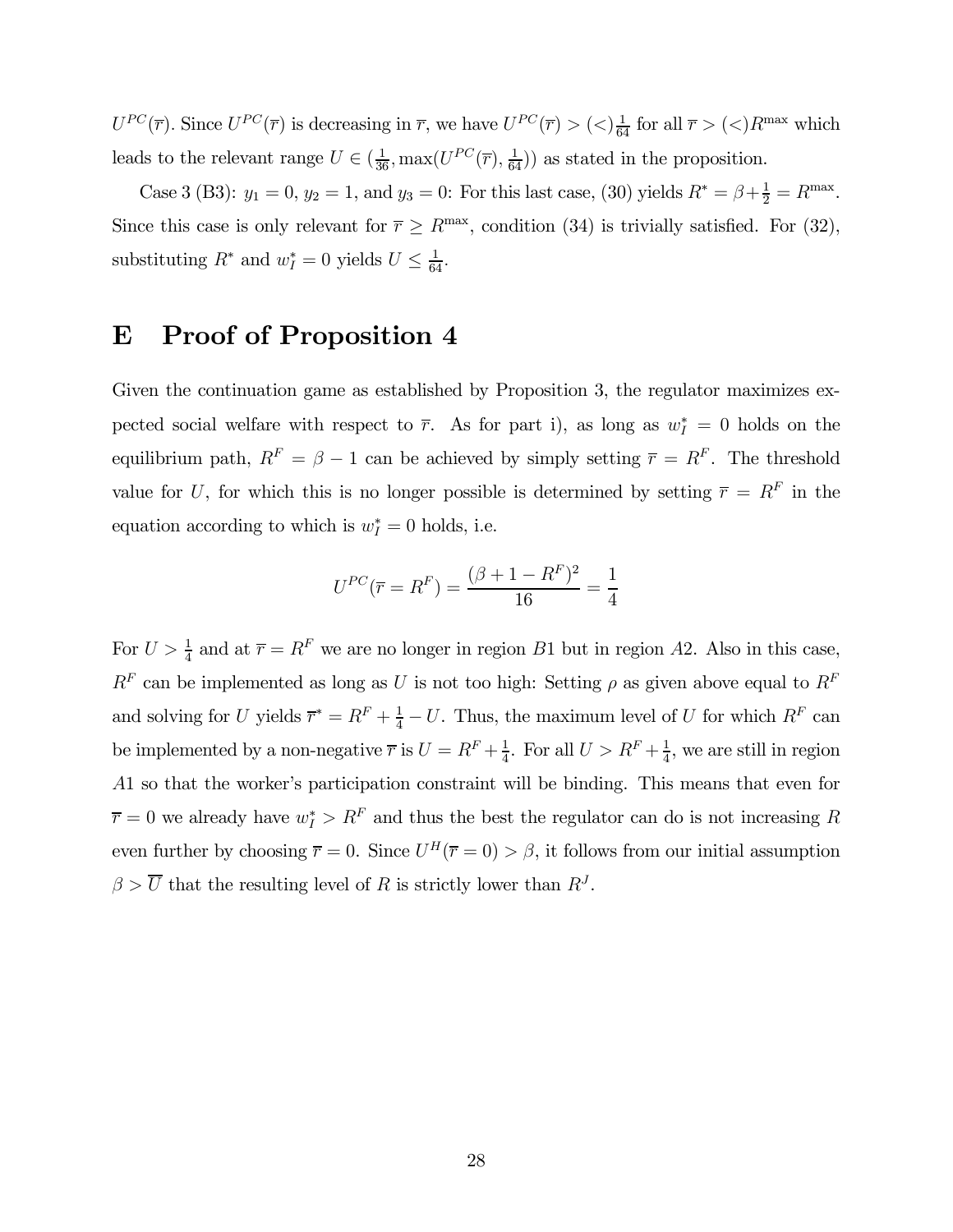### References

- Aghion, P., and P. Bolton (1987): "Contracts as a Barrier to Entry," American Economic Review, 77(3), 388—401.
- ARROW, K. J., AND A. C. ENTHOVEN (1961): "Quasi-concave Programming," *Economet*rica, (October), 779—800.
- BRIGHTMAN, A. C. (1925): "Liquidated Damages," *Columbia Law Review*, 25, 277–304.
- Chung, T.-Y. (1992): "On the Social Optimality of Liquidated Damage Clauses: An Economics Analysis," Journal of Law, Economics & Organization,  $8(2)$ , 280–305.
- Coase, R. H. (1960): "The Problem of Social Cost," Journal of Law and Economics, 3, 1—44.
- DEMOUGIN, D., AND C. HELM (2005): "Moral Hazard and Bargaining Power," German Economic Review, forthcoming.
- DIAMOND, P., AND E. MASKIN (1979): "An Equilibrium Analysis of Search and Breach of Contract, I: Steady State," Bell Journal of Economics, 10, 282—316.
- Epstein, R. A. (1989): "Beyond Foreseeability: Consequential Damages in the Law of Contract," Journal of Legal Studies, 18, 105—138.
- FEESS, E., AND G. MUEHLHEUSSER (2003): "Transfer fee regulations in European football," European Economic Review, 47(4), 645—668.
- GOETZ, C. J., AND R. E. SCOTT (1977): "Liquidated Damages, Penalties and the Just Compensation Principle: Some Notes on the Enforcement Model and a Theory of Efficient Breach," Columbia Law Review, 77, 554—594.
- LAFFONT, J.-J., AND D. MARTIMORT (2002): The Theoy of Incentives: The Principal Agent Problem. Princeton Univeristy Press, Princeton.
- MYERSON, R., AND M. SATTERTHWAITE (1983): "Efficient Mechanisms for Bilateral Trading," Journal of Economic Theory, 29, 265—81.